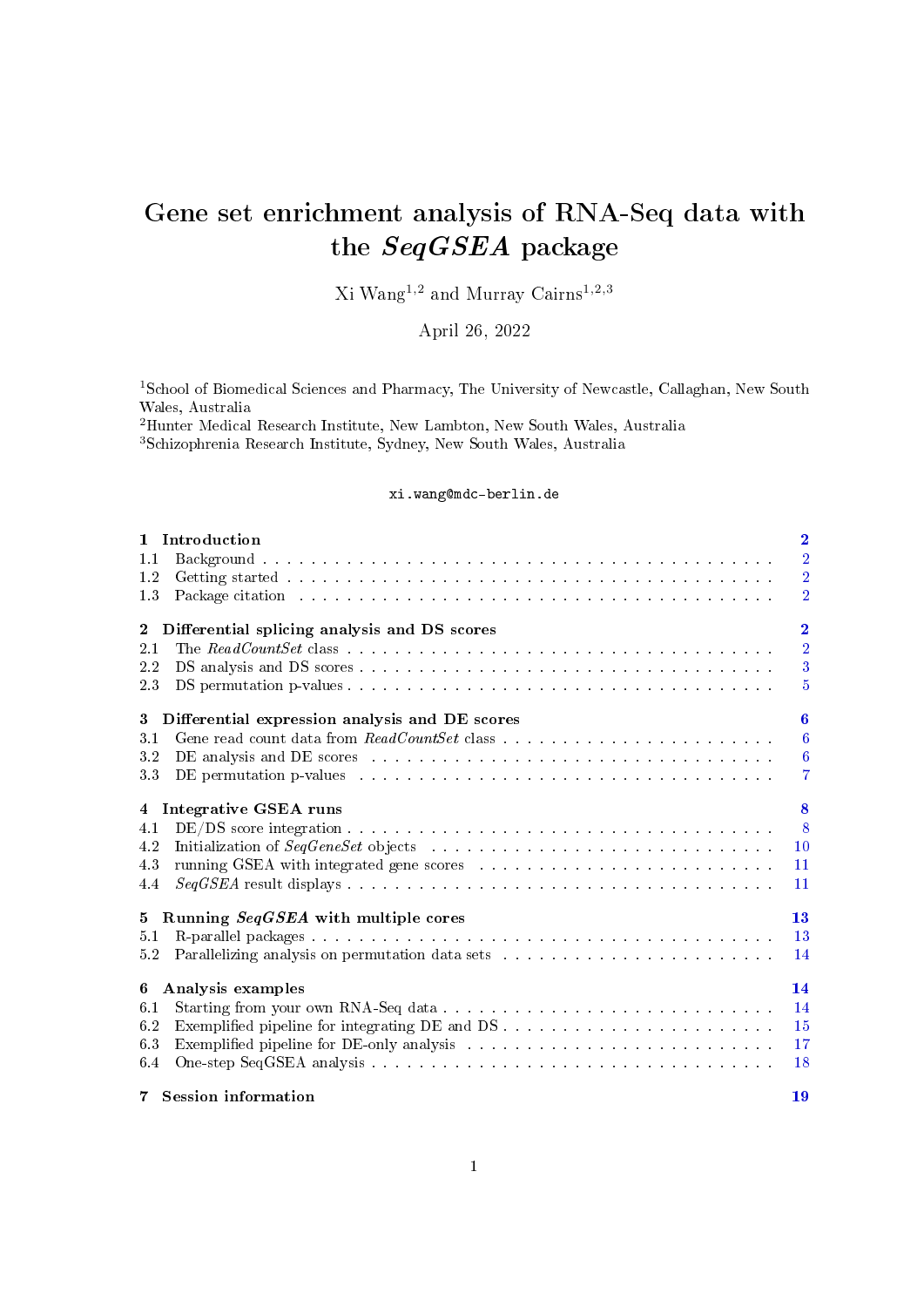# <span id="page-1-0"></span>1 Introduction

### <span id="page-1-1"></span>1.1 Background

Transcriptome sequencing (RNA-Seq) has become a key technology in transcriptome studies because it can quantify overall expression levels and the degree of alternative splicing for each gene simultaneously. Many methods and tools, including quite a few R/Bioconductor packages, have been developed to deal with RNA-Seq data for differential expression analysis and thereafter functional analysis aiming at novel biological and biomedical discoveries. However, those tools mainly focus on each gene's overall expression and may miss the opportunities for discoveries regarding alternative splicing or the combination of the two.

 $SeqGSEA$  is novel R/Bioconductor package to derive biological insight by integrating differential expression (DE) and differential splicing (DS) from RNA-Seq data with functional gene set analysis. Due to the digital feature of RNA-Seq count data, the package utilizes negative binomial distributions for statistical modeling to first score differential expression and splicing in each gene, respectively. Then, integration strategies are applied to combine the two scores for integrated gene set enrichment analysis. See the publications [Wang and Cairns](#page-19-0) [\(2013\)](#page-19-0) and [Wang and Cairns](#page-19-1) [\(2014\)](#page-19-1) for more details. The  $SeqGSEA$  package can also give detection results of differentially expressed genes and differentially spliced genes based on sample label permutation.

### <span id="page-1-2"></span>1.2 Getting started

The SeqGSEA depends on Biobase for definitions of class ReadCountSet and class SeqGeneSet,  $DESeq2$  for differential expression analysis, *biomaRt* for gene IDs/names conversion, and *doParallel* for parallelizing jobs to reduce running time. Make sure you have these dependent packages installed before you install SeqGSEA.

To load the SeqGSEA package, type library(SeqGSEA). To get an overview of this package, type ?SeqGSEA.

- > library(SeqGSEA)
- > ? SeqGSEA

In this Users' Guide of the SeqGSEA package, an analysis example is given in Section [6,](#page-13-1) and detailed guides for DE, DS, and integrative GSEA analysis are given in Sections [3,](#page-5-0) [2,](#page-1-4) and [4,](#page-7-0) respectively. A guide to parallelize those analyses is given in Section [5.](#page-12-0)

### <span id="page-1-3"></span>1.3 Package citation

To cite this package, please cite the article below:

Wang X and Cairns MJ (2014). SeqGSEA: a Bioconductor package for gene set enrichment analysis of RNA-Seq data integrating differential expression and splicing. Bioinformatics, 30(12):1777-9.

To cite/discuss the method used in this package, please cite the article below:

Wang X and Cairns MJ (2013). Gene set enrichment analysis of RNA-Seq data: integrating differential expression and splicing. BMC Bioinformatics,  $14(Suppl 5)$ :S16.

# <span id="page-1-4"></span>2 Differential splicing analysis and DS scores

# <span id="page-1-5"></span>2.1 The ReadCountSet class

To facilitate differential splicing (DS) analysis, SeqGSEA saves exon read count data using Read-CountSet class, which is derived from  $eSet$ . While below is an example showing the steps to create a new ReadCountSet object, creating a ReadCountSet object from your own data should refer to Section [6.](#page-13-1)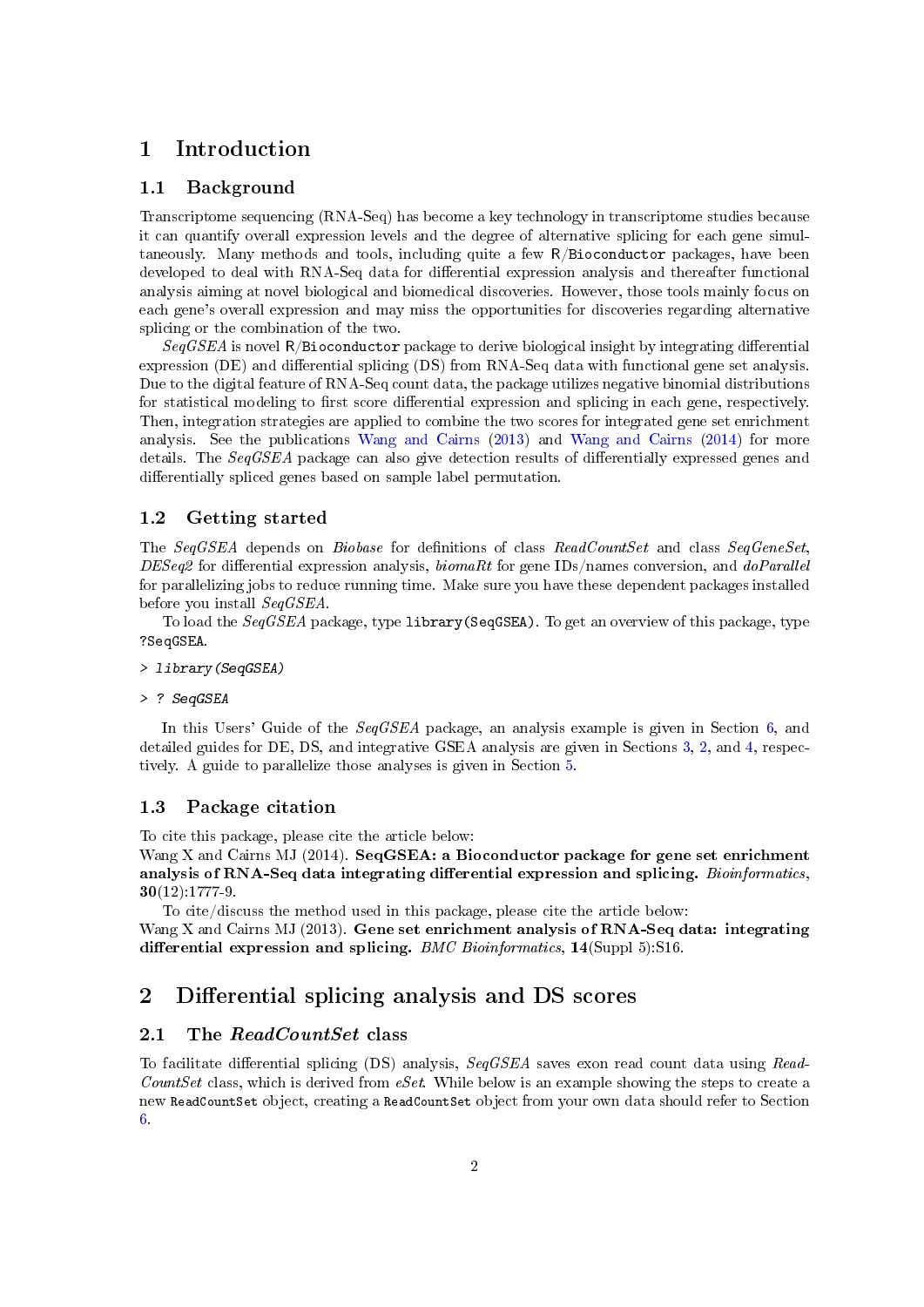```
> rcounts <- cbind(t(sapply(1:10, function(x) {rnbinom(5, size=10, prob=runif(1))} )),
                   t(sapply(1:10, function(x) {rnbinom(5, size=10, prob=runif(1))} )))
> colnames(rcounts) <- c(paste("S", 1:5, sep=""), paste("C", 1:5, sep=""))
> geneIDs <- c(rep("G1", 4), rep("G2", 6))
> exonIDs <- c(paste("E", 1:4, sep=""), paste("E", 1:6, sep=""))
> RCS <- newReadCountSet(rcounts, exonIDs, geneIDs)
> RCS
ReadCountSet (storageMode: environment)
assayData: 10 features, 10 samples
  element names: counts
protocolData: none
phenoData
  sampleNames: S1 S2 ... C5 (10 total)
  varLabels: label
  varMetadata: labelDescription
featureData
  featureNames: 1 2 ... 10 (10 total)
  fvarLabels: exonIDs geneIDs ... padjust (10 total)
  fvarMetadata: labelDescription
experimentData: use 'experimentData(object)'
Annotation:
```
### <span id="page-2-0"></span>2.2 DS analysis and DS scores

To better illustrate DS analysis functions, we load an example ReadCountSet object from a real RNA-Seq data set as follows.

```
> data(RCS_example, package="SeqGSEA")
> RCS_example
ReadCountSet (storageMode: environment)
assayData: 5000 features, 20 samples
  element names: counts
protocolData: none
phenoData
 sampleNames: S1 S2 ... C10 (20 total)
 varLabels: label
 varMetadata: labelDescription
featureData
 featureNames: ENSG00000000003:001 ENSG00000000003:002 ...
    ENSG00000007402:038 (5000 total)
 fvarLabels: exonIDs geneIDs ... padjust (10 total)
 fvarMetadata: labelDescription
experimentData: use 'experimentData(object)'
Annotation:
```
This example ReadCountSet object is comprised of 20 samples and 5,000 exons, part of the prostate cancer RNA-Seq data set [\(Kannan et al.,](#page-19-2) [2011\)](#page-19-2). With the function geneID and the script below, we can easily check the number of genes involved in this data set.

```
> length(unique(geneID(RCS_example)))
```
[1] 182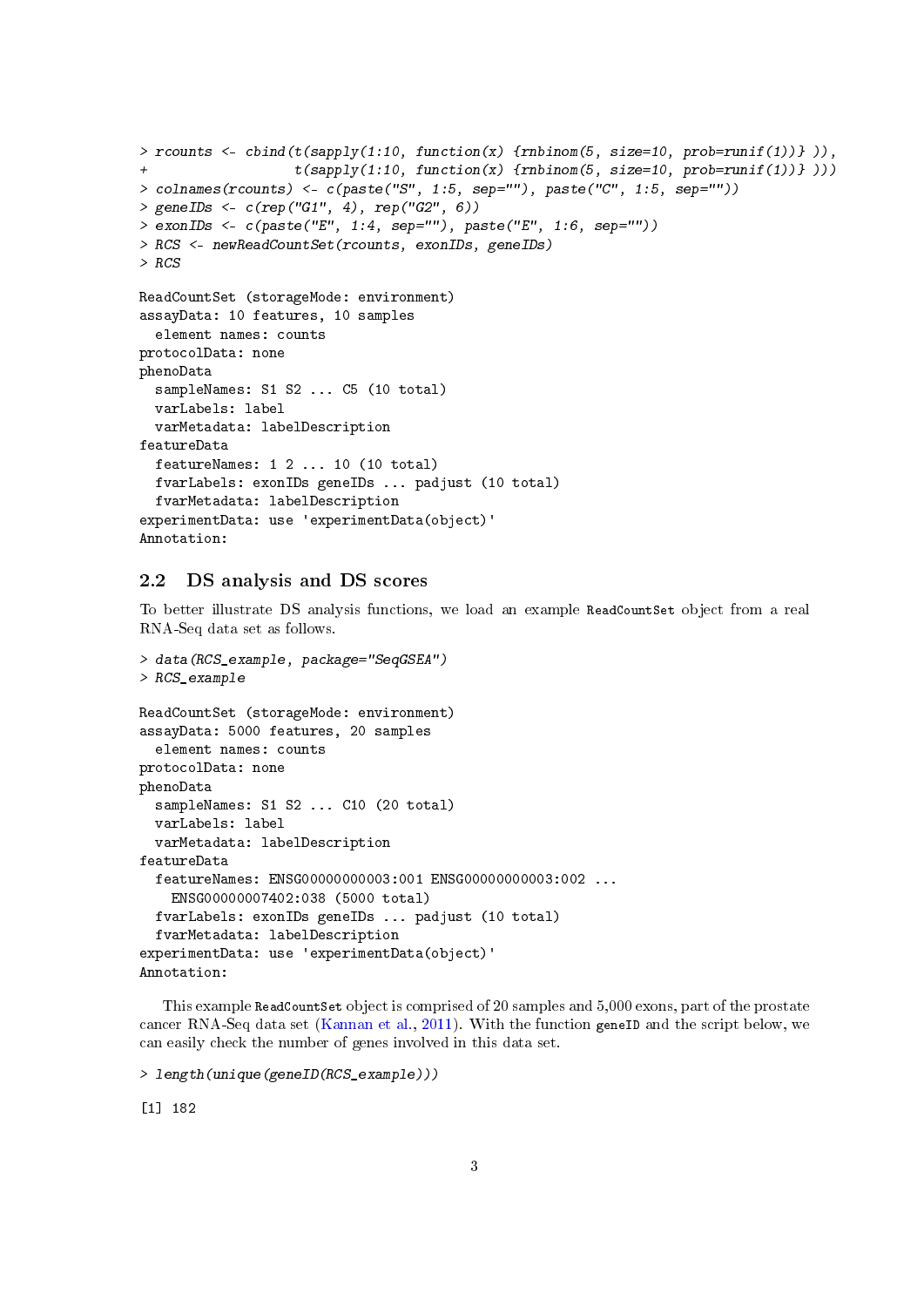Noticed that some exons are too short or not expressed, we should first filter out these exons from following analysis to secure the robustness of our analysis. By default, function exonTestablity marks exons with the sum of read counts across all samples less than cutoff (default: 5) to be excluded in downstream analysis. Users can also exclude genes with no or low expression from downstream analysis by checking geneTestability.

#### > RCS\_example <- exonTestability(RCS\_example, cutoff = 5)

Then, the main DS analysis is executed using function estiExonMBstat for exon DS NB-statistics and function estiGeneNBstat for gene DS NB-statistics by averaging exon NB-statistics. Please refer to [Wang et al.](#page-19-3) [\(2013\)](#page-19-3) for detailed statistic analysis regarding differential splicing from exon count data.

```
> RCS example <- estiExonNBstat(RCS example)
> RCS_example <- estiGeneNBstat(RCS_example)
> head(fData(RCS_example)[, c("exonIDs", "geneIDs", "testable", "NBstat")])
                  exonIDs geneIDs testable NBstat
ENSG00000000003:001 E001 ENSG00000000003 TRUE 2.0219857
ENSG00000000003:002 E002 ENSG00000000003 TRUE 0.2486443
ENSG00000000003:003 E003 ENSG00000000003 TRUE 0.1238136
ENSG00000000003:004 E004 ENSG00000000003 TRUE 1.2058520
ENSG00000000003:005 E005 ENSG00000000003 TRUE 2.0668287
ENSG00000000003:006 E006 ENSG00000000003 TRUE 0.2678247
```
We run DS analysis on the permutation data sets as well. Here we set to run permutation 20 times for demonstration; however, in practice at least 1,000 permutations are recommended. To do so, we first generate a permutation matrix, each column corresponding to each permutation; then run DS analysis on the permutation data sets, and updated permute\_NBstat\_gene slot for results.

```
> permuteMat <- genpermuteMat(RCS_example, times=20)
```

```
> RCS_example <- DSpermute4GSEA(RCS_example, permuteMat)
```

```
> head(RCS_example@permute_NBstat_gene)
```

```
result.1 result.2 result.3 result.4 result.5 result.6
ENSG00000000003 1.8874786 1.5386576 0.6001159 2.4601315 1.4388432 1.0683825
ENSG00000000005 0.5232894 0.5013488 0.5426447 0.3955126 0.3928971 0.2144370
ENSG00000000419 2.4058838 1.3177146 0.4640467 1.4448307 1.5840645 0.2186514
ENSG00000000457 2.1264475 1.2623855 0.4203879 1.4780322 1.5421135 0.5198025
ENSG00000000460 1.0002062 0.8000873 0.5844835 0.8638170 0.9619371 0.9784772
ENSG00000000938 1.1344051 0.8689864 1.4308588 1.0045281 1.7162027 1.4386017
                 result.7 result.8 result.9 result.10 result.11 result.12
ENSG00000000003 0.5550455 0.8510977 0.7662013 0.7492715 0.6773478 1.0793497
ENSG00000000005 0.4848178 0.6224933 0.3190581 0.7354770 0.5433935 0.6350622
ENSG00000000419 0.9083038 0.9551903 0.4946296 0.5775772 1.1808636 0.6911325
ENSG00000000457 0.8948216 1.5607500 0.7262642 0.5703181 0.9045192 1.0427324
ENSG00000000460 0.9907168 0.8064320 1.1059377 0.7174631 0.8411897 0.8442224
ENSG00000000938 1.2970857 1.1845928 1.3382270 1.2327164 1.8280799 0.9036606
               result.13 result.14 result.15 result.16 result.17 result.18
ENSG00000000003 1.1284726 0.4419670 1.7605318 1.1096294 0.3005994 1.1770464
ENSG00000000005 0.3067276 0.4631138 0.2468674 0.7393931 0.5243015 0.4374741
ENSG00000000419 1.2151804 0.8418330 1.6912505 1.9728646 0.3996401 1.9866394
ENSG00000000457 1.1785849 0.8942256 0.3754040 1.4225783 1.4547989 1.3214643
ENSG00000000460 0.9659381 0.4365697 0.6426812 0.6742403 0.6075906 1.1778882
ENSG00000000938 1.4468355 0.9890819 1.3781507 0.9856715 1.4352719 1.6163881
```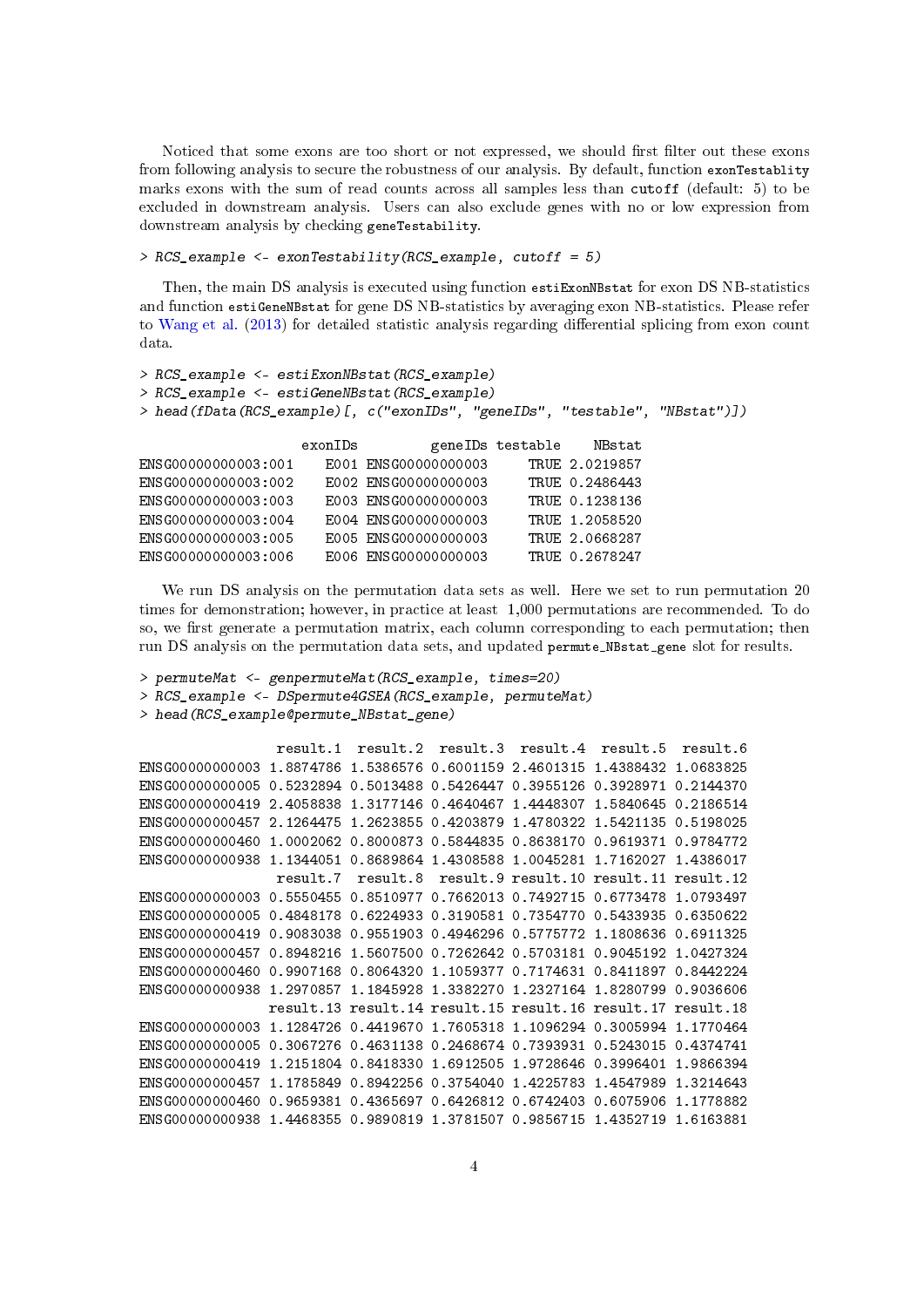```
result.19 result.20
ENSG00000000003 0.5708583 1.0348538
ENSG00000000005 0.7564350 0.4389087
ENSG00000000419 0.8959617 0.9211662
ENSG00000000457 0.6434729 0.7046398
ENSG00000000460 0.5710290 0.5726510
ENSG00000000938 1.2606225 0.7499891
```
The DS NB-statistics from the permutation data sets offer an empirical background of NBstatistics on the real data set. By normalizing NB-statistics against this background, we get the DS scores, which will be used in integrated GSEA runs (Section [4\)](#page-7-0).

```
> DSscore.normFac <- normFactor(RCS_example@permute_NBstat_gene)
> DSscore <- scoreNormalization(RCS_example@featureData_gene$NBstat,
+ DSscore.normFac)
> DSscore.perm <- scoreNormalization(RCS_example@permute_NBstat_gene,
                                   DSscore.normFac)
> DSscore[1:5]
ENSG00000000003 ENSG00000000005 ENSG00000000419 ENSG00000000457 ENSG00000000460
     1.3602683 0.9293036 1.5192915 2.7650999 0.9304840
> DSscore.perm[1:5,1:10]
               result.1 result.2 result.3 result.4 result.5 result.6
ENSG00000000003 1.780986 1.4518459 0.5662571 2.3213298 1.3576630 1.0081039
ENSG00000000005 1.065366 1.0206974 1.1047717 0.8052251 0.7999002 0.4365728
ENSG00000000419 2.170648 1.1888748 0.4186744 1.3035621 1.4291823 0.1972728
ENSG00000000457 2.020978 1.1997727 0.3995372 1.4047237 1.4656266 0.4940209
ENSG00000000460 1.239140 0.9912156 0.7241074 1.0701693 1.1917288 1.2122200
               result.7 result.8 result.9 result.10
ENSG00000000003 0.5237296 0.8030783 0.7229719 0.7069972
ENSG00000000005 0.9870419 1.2673357 0.6495711 1.4973594
ENSG00000000419 0.8194942 0.8617964 0.4462671 0.5211044
ENSG00000000457 0.8504396 1.4833388 0.6902424 0.5420310
ENSG00000000460 1.2273835 0.9990759 1.3701288 0.8888538
```
### <span id="page-4-0"></span>2.3 DS permutation p-values

Besides calculating DS scores, based on the NB statistics on the real data set and the permutation data sets, we can also calculate a permutation p-value for each gene's DS signicance in the studied data set.

```
> RCS_example <- DSpermutePval(RCS_example, permuteMat)
> head(DSresultGeneTable(RCS_example))
          geneID NBstat pvalue padjust
1 ENSG00000000003 1.4416043 0.20 0.3034483
2 ENSG00000000005 0.4564578 0.60 0.6478528
3 ENSG00000000419 1.6839390 0.20 0.3034483
4 ENSG00000000457 2.9094026 0.00 0.0000000
5 ENSG00000000460 0.7510661 0.60 0.6478528
6 ENSG00000000938 1.7949049 0.05 0.1222222
```
The adjusted p-values accounting for multiple testings were given by the BH method [\(Benjamini](#page-19-4) [and Hochberg,](#page-19-4) [1995\)](#page-19-4). Users can also apply function topDSGenes and function topDSExons to quickly get the most signicant DS genes and exons, respectively.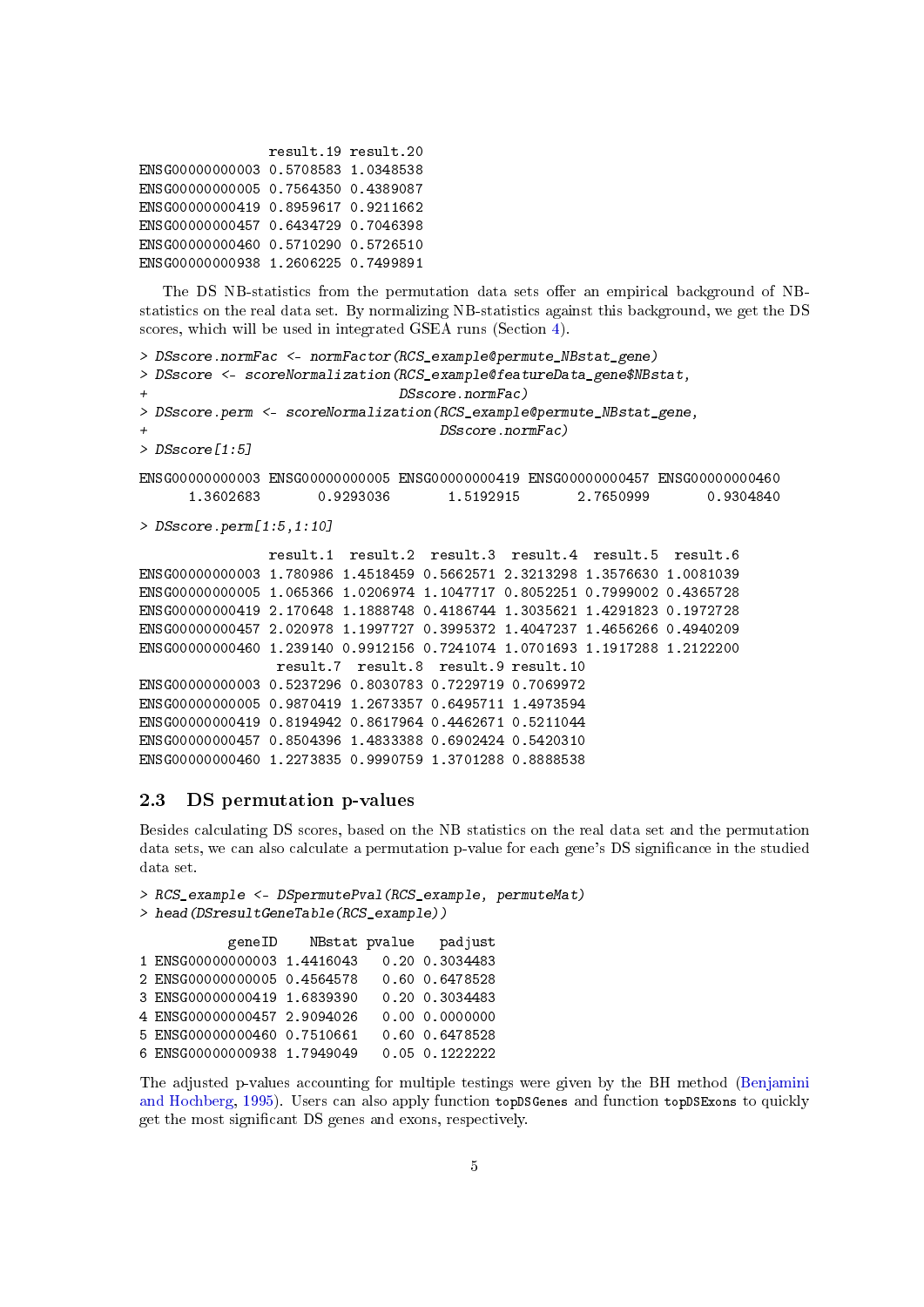# <span id="page-5-0"></span>3 Differential expression analysis and DE scores

# <span id="page-5-1"></span>3.1 Gene read count data from  $ReadCountSet$  class

For gene DE analysis, read counts on each gene should be first calculated. With  $SeqGSEA$ , users usually analyze DE and DS simultaneously, so the package includes the function getGeneCount to facilitate gene read count calculation from a ReadCountSet object.

```
> geneCounts <- getGeneCount(RCS_example)
```

```
> dim(geneCounts) # 182 20
```
[1] 182 20

> head(geneCounts)

S1 S2 S3 S4 S5 S6 S7 S8 S9 S10 C1 C2 C3 C4 C5 ENSG00000000003 495 235 386 272 255 815 1065 803 839 885 278 270 238 175 292 ENSG00000000005 19 1 0 2 2 12 7 3 1 4 4 4 2 0 1 ENSG00000000419 196 134 165 184 132 344 343 307 342 280 179 156 100 120 126 ENSG00000000457 97 78 141 72 102 219 344 277 337 249 62 48 40 43 52 ENSG00000000460 52 35 48 25 47 105 124 80 156 145 48 36 21 34 19 ENSG00000000938 27 44 57 43 14 71 74 146 148 165 48 59 32 79 20 C6 C7 C8 C9 C10 ENSG00000000003 432 519 621 475 560 ENSG00000000005 9 3 1 14 46 ENSG00000000419 169 255 171 164 201 ENSG00000000457 170 165 131 183 185 ENSG00000000460 68 90 48 72 38 ENSG00000000938 103 1285 137 156 90

This function results in a matrix of 182 rows and 20 columns, corresponding to 182 genes and 20 samples.

# <span id="page-5-2"></span>3.2 DE analysis and DE scores

DE analysis has been implemented in several R/Bioconductor packages, of which DESeq2 [\(Anders](#page-19-5) [and Huber,](#page-19-5) [2010\)](#page-19-5) is mainly utilized in  $SeqGSEA$  for DE analysis. With  $DESeq2$ , we can model count data with negative binomial distributions for accounting biological variations and various biases introduced in RNA-Seq. Given the read count data on individual genes and sample grouping information, basic DE analysis based on DESeq2 including size factor estimation and dispersion estimation, is encapsulated in the function runDESeq.

```
> label <- label(RCS_example)
> dds <- runDESeq(geneCounts, label)
```
The function runDESeq returns a DESeqDataSet object, which is defined in the  $DESeq2$  package. The DE analysis in the DESeq2 package continues with the output DESeqDataSet object and conducts negative-binomial-based statistical tests for DE genes (using nbinomTest or nbinomGLMTest). However, in this  $SeqGSEA$  package, we define NB statistics to quantify each gene's expression difference between sample groups.

The NB statistics for DE can be achieved by the following scripts.

```
> DEGres <- DENBStat4GSEA(dds)
> DEGres[1:5, "NBstat"]
[1] 0.51449518 0.32697507 0.02205611 13.22540371 1.24725584
```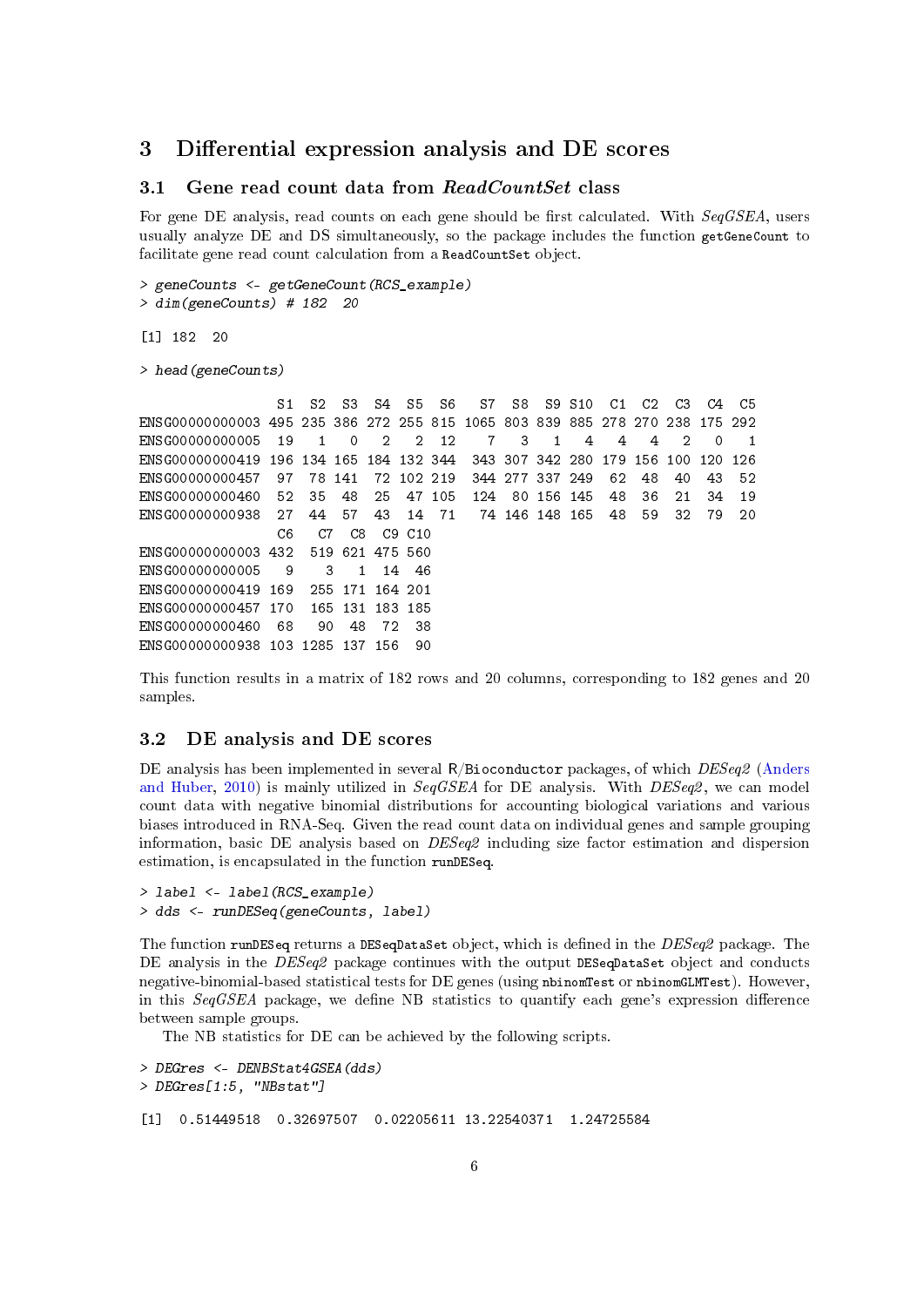Similarly, we run DE analysis on the permutation data sets as well. The permuteMat should be the same as used in DS analysis on the permutation data sets.

```
> DEpermNBstat <- DENBStatPermut4GSEA(dds, permuteMat)
> DEpermNBstat[1:5, 1:10]
      result.1 result.2 result.3 result.4 result.5 result.6 result.7
[1,] 0.03072151 0.7454584 1.79002498 2.4085967 2.9688635 2.1066801 0.396033803
[2,] 0.14533482 3.8043778 0.13405127 0.7684981 0.1427459 3.0883551 0.203801215
[3,] 4.97138952 1.9003707 0.46823786 5.7575005 0.4655740 0.8093601 0.006540804
[4,] 0.83724623 3.3029672 0.06300433 1.0420591 0.3770646 0.4524488 3.920527524
[5,] 2.41103023 2.7039410 1.38173596 1.2931965 0.4328478 0.1925583 0.536192944
        result.8 result.9 result.10
[1,] 0.550919226 0.221532549 0.33101117
[2,] 0.002414678 6.875410420 0.39853633
[3,] 2.606482720 0.064253215 0.93064891
[4,] 0.652110305 0.005964773 0.01311168
[5,] 19.049768292 0.109419404 1.38445449
```
Once again, the DE NB-statistics from the permutation data sets offer an empirical background, so we can normalize NB-statistics against this background. By doing so, we get the DE scores, which will also be used in integrated GSEA runs (Section [4\)](#page-7-0).

```
> DEscore.normFac <- normFactor(DEpermNBstat)
> DEscore <- scoreNormalization(DEGres$NBstat, DEscore.normFac)
> DEscore.perm <- scoreNormalization(DEpermNBstat, DEscore.normFac)
> DEscore[1:5]
[1] 0.51585074 0.18959107 0.01497114 13.16390321 0.62424354
> DEscore.perm[1:5, 1:10]
      result.1 result.2 result.3 result.4 result.5 result.6
[1,] 0.03080245 0.7474225 1.79474124 2.4149428 2.97668567 2.11223064
[2,] 0.08426998 2.2059053 0.07772740 0.4456009 0.08276882 1.79073144
[3,] 3.37445660 1.2899248 0.31782831 3.9080493 0.31602017 0.54937371
[4,] 0.83335289 3.2876078 0.06271135 1.0372133 0.37531115 0.45034484
[5,] 1.20670515 1.3533051 0.69154998 0.6472365 0.21663756 0.09637418
       result.7 result.8 result.9 result.10
[1,] 0.397077252 0.552370760 0.222116232 0.33188330
[2,] 0.118170754 0.001400111 3.986592678 0.23108468
[3,] 0.004439737 1.769216187 0.043613498 0.63170153
[4,] 3.902296365 0.649077875 0.005937036 0.01305071
[5,] 0.268361127 9.534286750 0.054763709 0.69291058
```
# <span id="page-6-0"></span>3.3 DE permutation p-values

Similar to DS analysis, comparing NB-statistics on the real data set and those on the permutation data sets, we can get permutation p-values for each gene's DE significance.

```
> DEGres <- DEpermutePval(DEGres, DEpermNBstat)
> DEGres[1:6, c("NBstat", "perm.pval", "perm.padj")]
                   NBstat perm.pval perm.padj
ENSG00000000003  0.51449518  0.55  1
```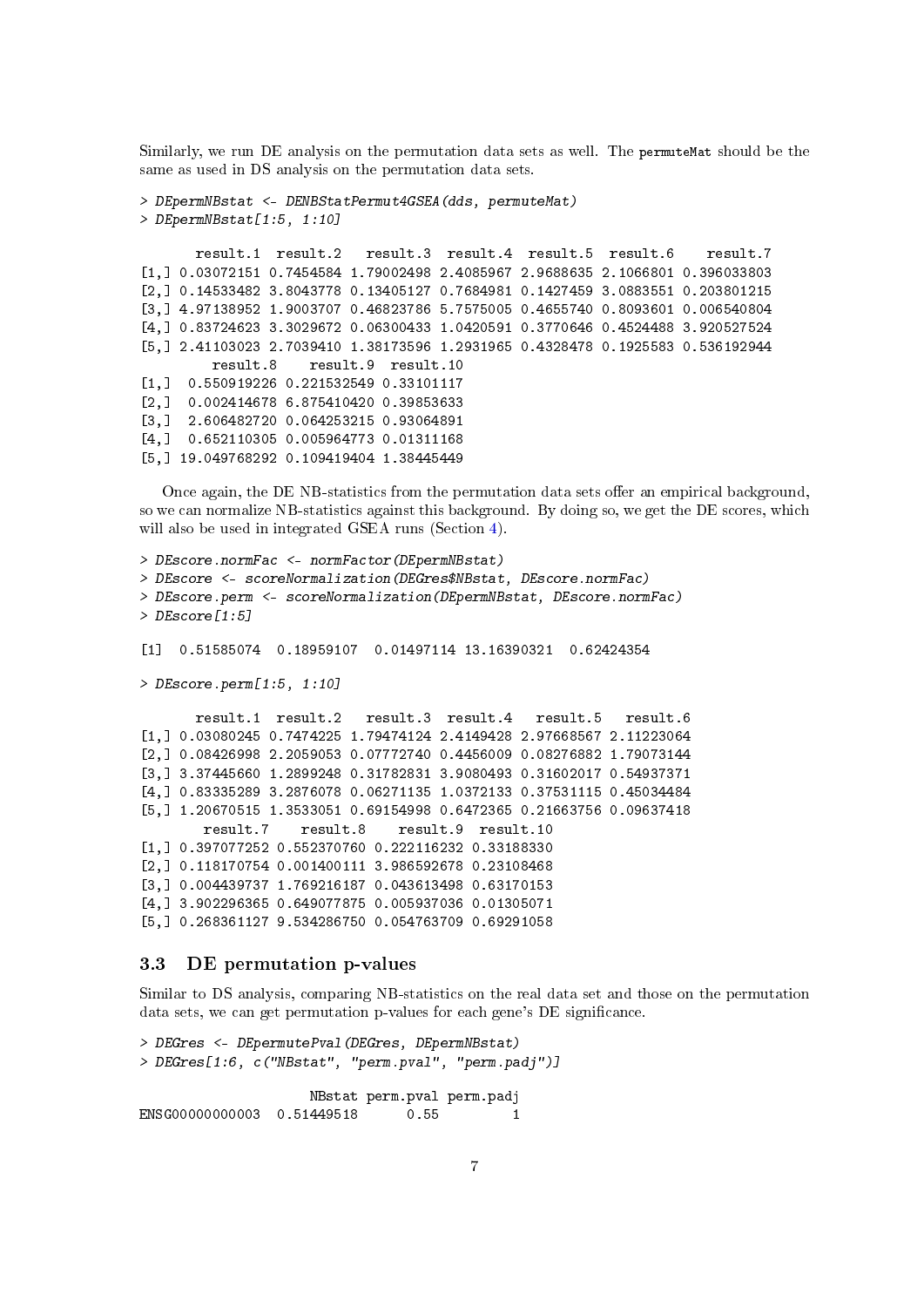| FNSG00000000005 0.32697507  |            | 0.65 |    |
|-----------------------------|------------|------|----|
| ENSG00000000419 0.02205611  |            | 0.90 | 1. |
| FNSG00000000457 13.22540371 |            | 0.00 | O  |
| FNSG00000000460             | 1.24725584 | 0.45 | 1  |
| FNSG00000000938             | 7.73813817 | 0.00 | Ω  |

For a comparison to the nominal p-values from exact testing and forming comprehensive results, users can run DENBTest first and then DEpermutePval, which generates results as follows.

```
> DEGres <- DENBTest(dds)
> DEGres <- DEpermutePval(DEGres, DEpermNBstat)
```
> DEGres[1:6, c("NBstat", "pval", "padj", "perm.pval", "perm.padj")]

|                                                       | NBstat | pval | padj perm.pval perm.padj |              |
|-------------------------------------------------------|--------|------|--------------------------|--------------|
| ENSG00000000003  0.51449518  0.1112841241  0.24121931 |        |      | 0.55                     | $\mathbf{1}$ |
| ENSG00000000005  0.32697507  0.2310245778  0.38574746 |        |      | 0.65                     | 1            |
| ENSG00000000419  0.02205611  0.3643336232  0.52272077 |        |      | 0.90                     | $\mathbf 1$  |
| ENSG00000000457 13.22540371 0.0008268416 0.01588092   |        |      | 0.00                     | $\Omega$     |
| ENSG00000000460 1.24725584 0.0816750168 0.21235504    |        |      | 0.45                     | $\mathbf{1}$ |
| ENSG00000000938 7.73813817 0.0006694334 0.01588092    |        |      | 0.00                     | $\Omega$     |

# <span id="page-7-0"></span>4 Integrative GSEA runs

### <span id="page-7-1"></span>4.1 DE/DS score integration

We have proposed two strategies for integrating normalized DE and DS scores [\(Wang and Cairns,](#page-19-0) [2013\)](#page-19-0), one of which is the weighted summation of the two scores and the other is a rank-based strategy. The functions geneScore and genePermuteScore implement two methods for the weighted summation strategy: weighted linear combination and weighted quadratic combination. Scripts below show a linear combination of DE and DS scores with weight for DE equal to 0.3. Users should keep the weight for DE in geneScore and genePermuteScore the same, and the weight rangs from 0 (i.e., DS only) to 1 (i.e., DE only). Visualization of gene scores can be made by applying the plotGeneScore function.

```
> gene.score <- geneScore(DEscore, DSscore, method="linear", DEweight = 0.3)
> gene.score.perm <- genePermuteScore(DEscore.perm, DSscore.perm,
                                      method="linear", DEweight=0.3)> plotGeneScore(gene.score, gene.score.perm)
```
The plot generated by the plotGeneScore function (Fig. [1\)](#page-8-0) can also be saved as a PDF file easily with the pdf argument of plotGeneScore.

The functions geneScore and genePermuteScore also implement one method for the rank-based integration strategy: using data-set-specific ranks. The plot for integrated gene scores is shown in Fig. [2.](#page-8-1)

```
> gene.score <- geneScore(DEscore, DSscore, method="rank", DEweight = 0.3)
> gene.score.perm <- genePermuteScore(DEscore.perm, DSscore.perm,
                                      method="rank", DEweight=0.3)> plotGeneScore(gene.score, gene.score.perm)
```
Rather than the above method to integrate scores with data-set-specific ranks, an alternative method is implemented with the rankCombine function, which takes only the ranks from the real data set for integrating DE and DS scores on both real and permutation data sets. This provides a method in a global manner. The plot of gene scores is shown in Fig. [3.](#page-9-1)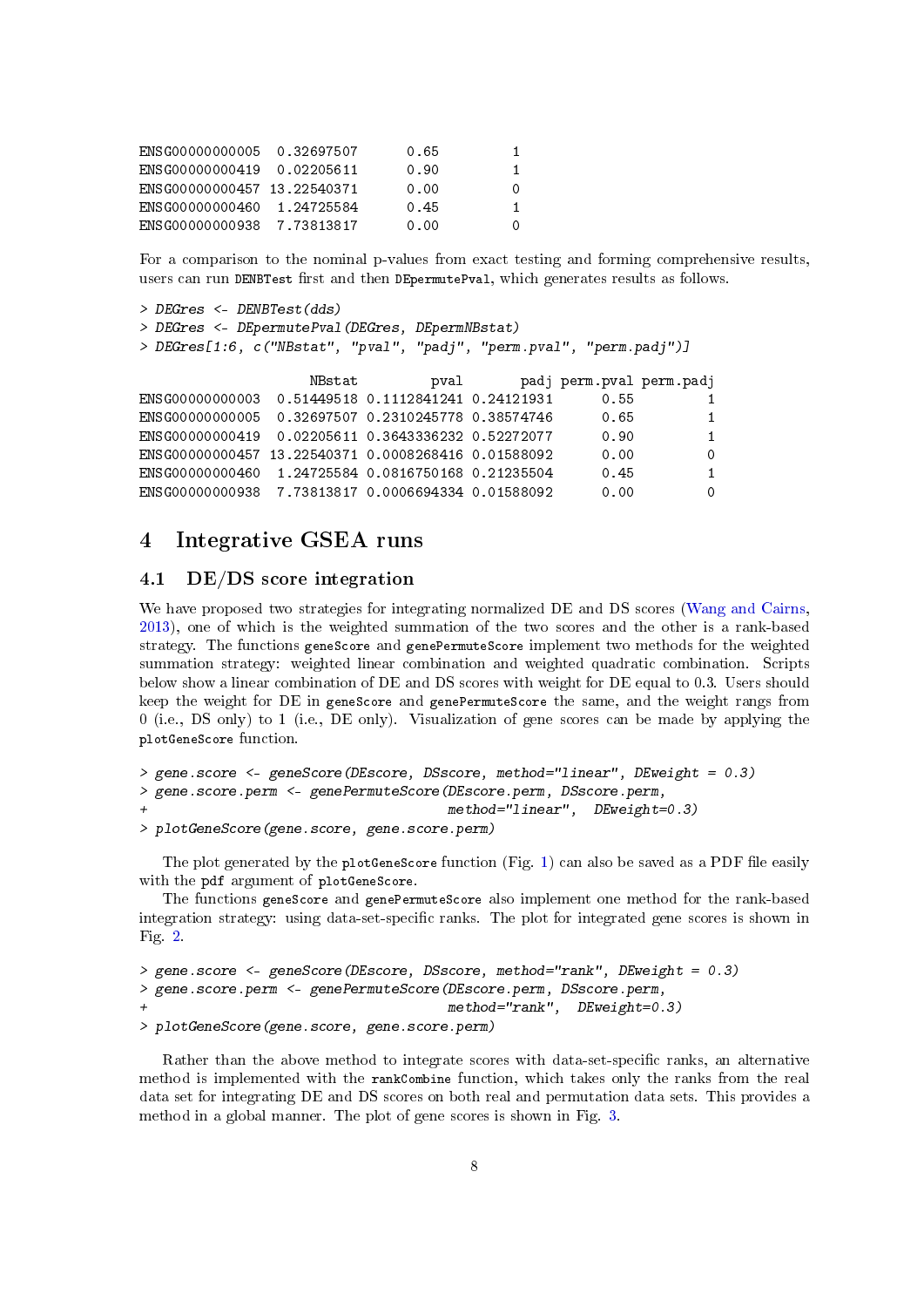#### **Gene List Overall Scoring Profile**



<span id="page-8-0"></span>Figure 1: Gene scores resulted from linear combination. Scores are sorted from the largest to the smallest. Red, green, orange, blue dotted horizontal lines represent the maximum score, average score on the real data set, and the maximum score, average score on the permutation data sets.



#### **Gene List Overall Scoring Profile**

<span id="page-8-1"></span>Figure 2: Gene scores resulted from rank-based combination with data-set-specific ranks. Scores are sorted from the largest to the smallest. Red, green, orange, blue dotted horizontal lines represent the maximum score, average score on the real data set, and the maximum score, average score on the permutation data sets.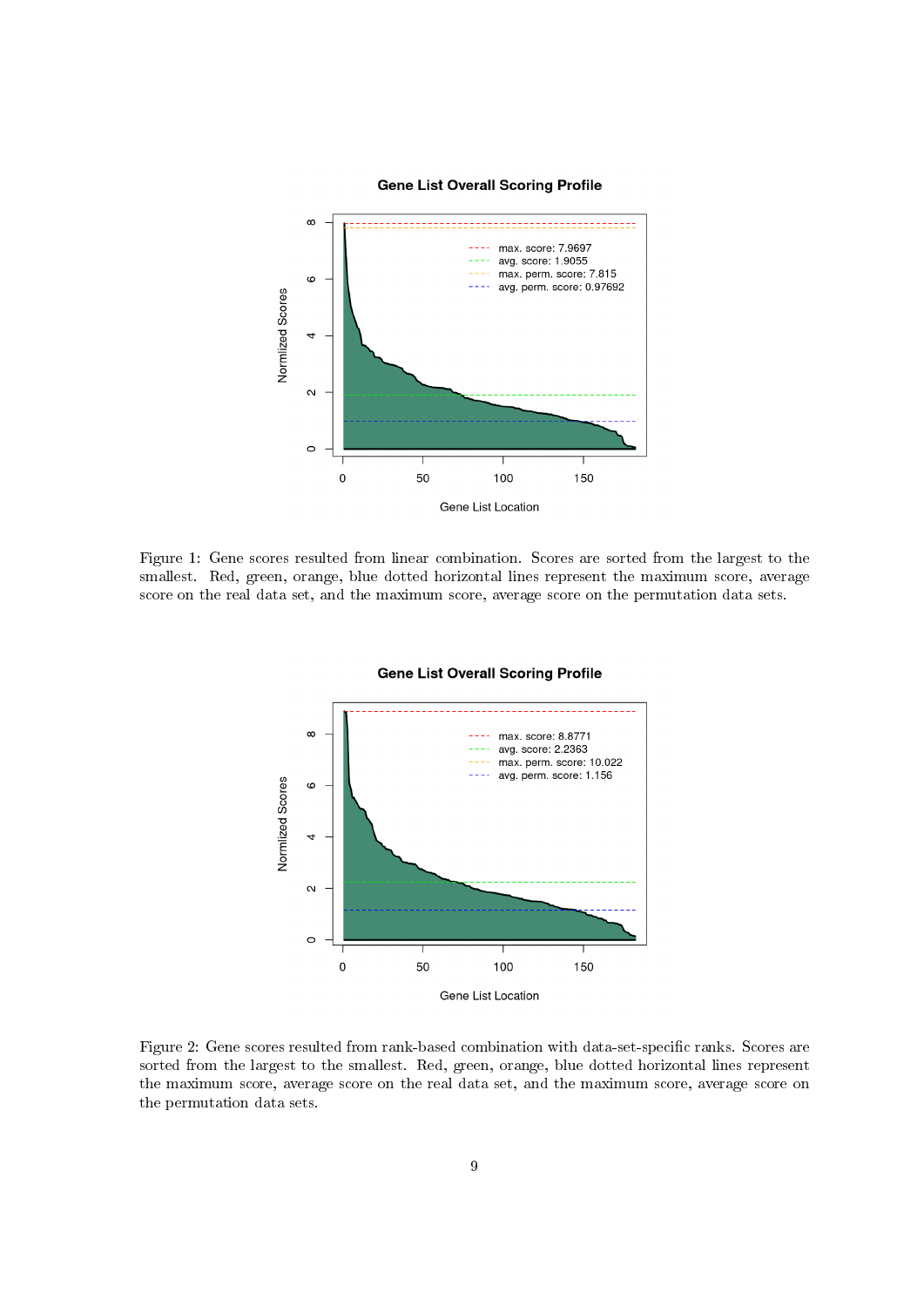#### **Gene List Overall Scoring Profile**



<span id="page-9-1"></span>Figure 3: Gene scores resulted from rank-based combination with the same rank got from the real data set. Scores are sorted from the largest to the smallest. Red, green, orange, blue dotted horizontal lines represent the maximum score, average score on the real data set, and the maximum score, average score on the permutation data sets.

```
> combine <- rankCombine(DEscore, DSscore, DEscore.perm, DSscore.perm, DEweight=0.3)
```

```
> gene.score <- combine$geneScore
```
- > gene.score.perm <- combine\$genePermuteScore
- > plotGeneScore(gene.score, gene.score.perm)

Basically the integrated gene scores are distributed similarly with the three integration methods at DE weight 0.3 (Figs. [1,](#page-8-0) [2,](#page-8-1) and [3\)](#page-9-1); however, according to the analysis in [Wang and Cairns](#page-19-0) [\(2013\)](#page-19-0), SeqGSEA can detect slightly more significant gene sets with rank-based integration strategy than with linear combination.

# <span id="page-9-0"></span>4.2 Initialization of SeqGeneSet objects

To facilitate running gene set enrichment analysis, SegGSEA implements a SegGeneSet class. The SeqGeneSet class has several slots for accommodating a category of gene sets derived from any biological knowledge-based databases such as Kyoto Encyclopedia of Genes and Genomes (KEGG). However, we recommend to start with the formatted gene-set files from the well-maintained resource Molecular Signatures Database (MSigDB, [http://www.broadinstitute.org/gsea/msigdb/index.jsp\)](http://www.broadinstitute.org/gsea/msigdb/index.jsp) [\(Subramanian et al.,](#page-19-6) [2005\)](#page-19-6). After downloading a gmt file from the above URL, users can use loadGenesets to initialize a SeqGeneSet object easily. Please note that with the current version of SeqGSEA, only gene sets with gene symbols are supported, though read count data's gene IDs can be either gene symbols or Ensembl Gene IDs.

Below is shown an example of the SeqGeneSet object, which contains information such as how many gene sets in this object and the names/sizes/descriptions of each gene set.

```
> data(GS_example, package="SeqGSEA")
> GS_example
```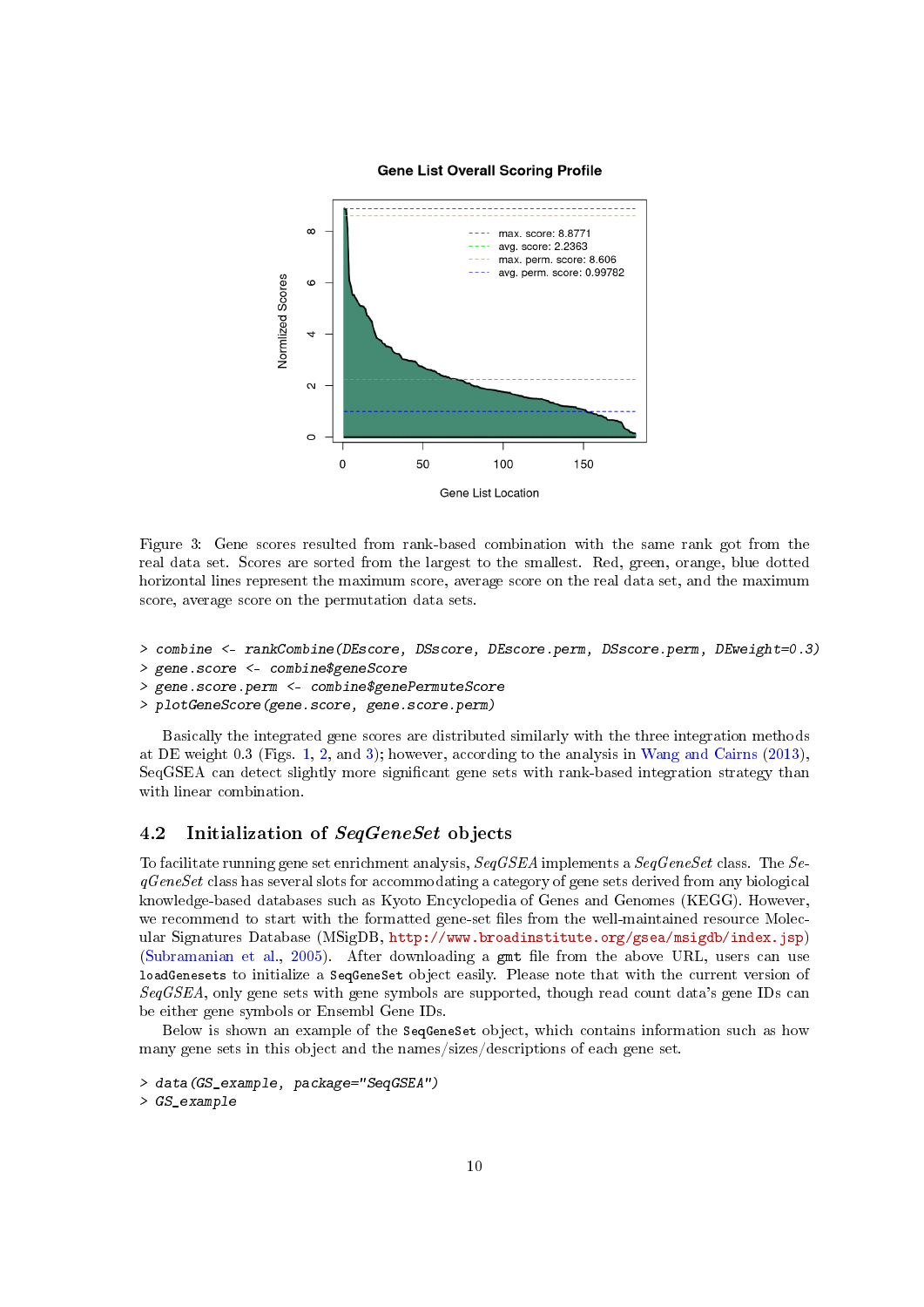```
SeqGeneSet object: gs_symb.txt
GeneSetSourceFile: /Library/Frameworks/R.framework/Versions/2.15/Resources/library/SeqGSEA/extdat
GeneSets: ERB2_UP.V1_DN
          AKT_UP_MTOR_DN.V1_UP
          ...
          KRAS.600.LUNG.BREAST UP.V1 DN
  with the number of genes in respective sets: 6, 6, ..., 5
  brief descriptions:
          http://www.broadinstitute.org/gsea/msigdb/cards/ERB2_UP.V1_DN
          http://www.broadinstitute.org/gsea/msigdb/cards/AKT_UP_MTOR_DN.V1_UP
          ...
          http://www.broadinstitute.org/gsea/msigdb/cards/KRAS.600.LUNG.BREAST_UP.V1_DN
  # gene sets passed filter: 11 (#genes >= 5 AND <= 1000)
  # gene sets excluded: 178 (#genes < 5 OR > 1000)
ES scores: not computed
ES postions: not computed
Permutated ES scores: not performed
ES scores normalized: No
ES p-value: not computed
ES FWER: not computed
ES FDR: not computed
```
#### <span id="page-10-0"></span>4.3 running GSEA with integrated gene scores

With the initialized SeqGeneSet object and integrated gene scores as well as gene scores on the permutation data sets, the main GSEnrichAnlyze can be executed; and the topGeneSets allows users promptly access to the top significant gene sets.

```
> GS_example <- GSEnrichAnalyze(GS_example, gene.score, gene.score.perm)
> topGeneSets(GS_example, 5)
```

|    |                                  | GSName GSSize |            |  | ES ES.pos pval     FDR FWER |  |
|----|----------------------------------|---------------|------------|--|-----------------------------|--|
| 8  | HOXA9 DN.V1 UP                   |               | 5 1.669743 |  | 35 0.00 0.00000 0.45        |  |
| 9  | TBK1.DF UP                       |               | 5 2.068333 |  | 10 0.00 0.00000 0.00        |  |
| 10 | NFE2L2.V2                        |               | 9 1.474568 |  | 64 0.20 0.25000 0.75        |  |
| 5. | PKCA DN.V1 DN                    |               | 5 1.521933 |  | 26 0.10 0.33333 0.70        |  |
|    | 11 KRAS.600.LUNG.BREAST UP.V1 DN |               | 5 1.239679 |  | 73 0.15 0.33333 1.00        |  |

The main GSEA includes several steps detailed in [Wang and Cairns](#page-19-0) [\(2013\)](#page-19-0) and its original paper [Subramanian et al.](#page-19-6) [\(2005\)](#page-19-6). In SeqGSEA, functions calES, calES.perm, normES and signifES are implemented to complete the analysis. Advanced users may set up customized pipelines with the functions above themselves.

# <span id="page-10-1"></span>4.4 SeqGSEA result displays

Several functions in SeqGSEA can be employed for visualization of gene set enrichment analysis running results. The plotES function is to plot the distribution of normalized enrichment scores (NES) of all gene sets in a SeqGeneSet object on the observed data set versus its empirical background provided by the NES on the permutation data sets (Fig. [4\)](#page-11-0).

#### > plotES(GS\_example)

The plotSig function plots the distributions of permutation  $p$ -value, false discovery rate (FDR) and family-wise error rate (FWER) versus NES. The example plot is not shown in this vignette as the distributions can be far from the real ones due to the limited permutation times.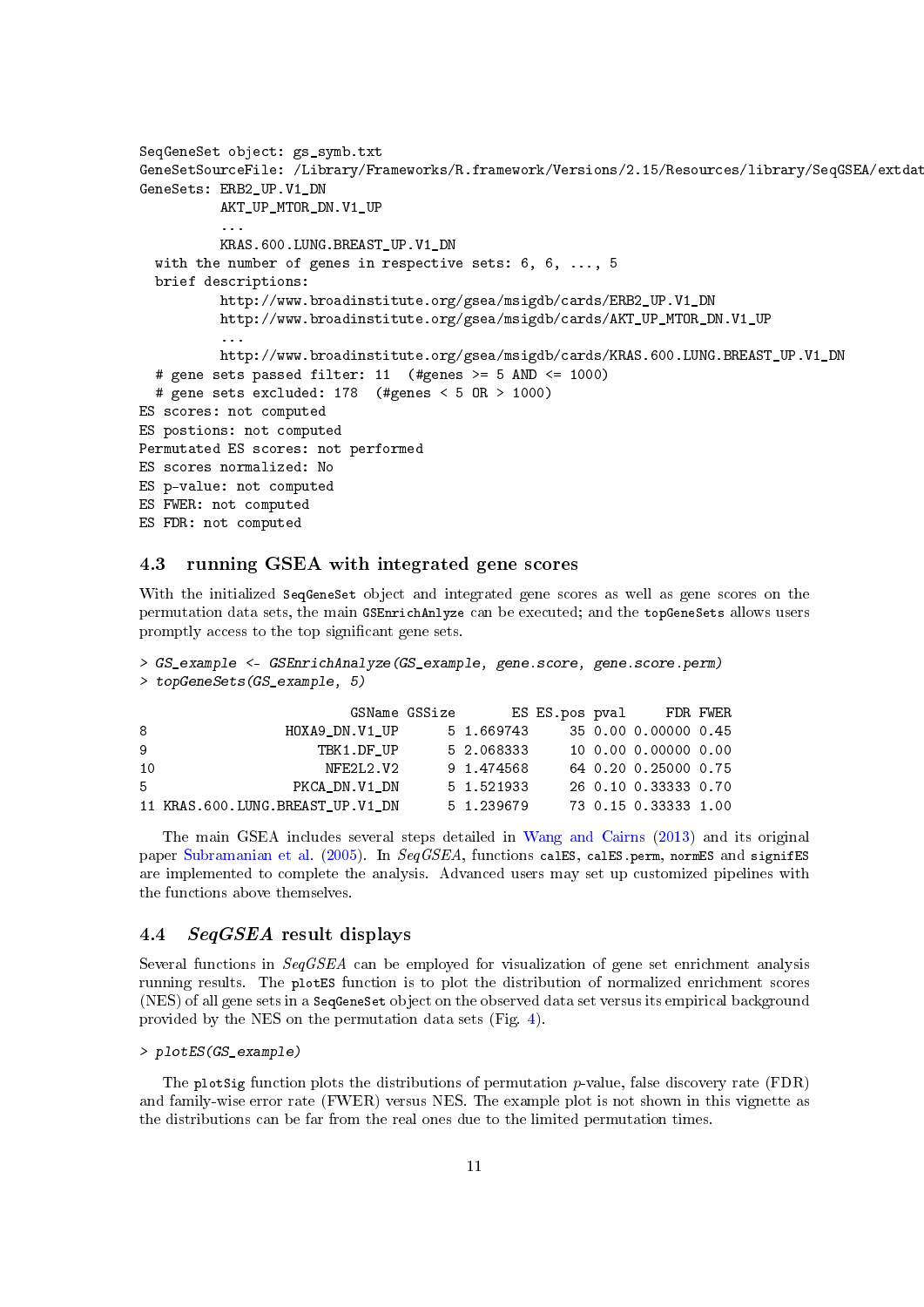**Global Observed and Null Densities (Area Normalized)** 



<span id="page-11-0"></span>Figure 4: Distribution of normalized enrichment scores (NES) on the observed and permutation (null) data sets. Blue: observed NES density; Orange: each for NES density on one permutation data set; Red: the average density on all permutation data sets; Black: observed NES values.

#### > plotSig(GS\_example)

The plotSigGS function is to plot detailed results of a particular gene set that has been analyzed. Information in the plot includes running enrichment scores, null NES on the permutation data sets. See Fig. [5](#page-12-2) for an example.

```
> plotSigGeneSet(GS_example, 9, gene.score) # 9th gene set is the most significant one.
```
Besides the functions to generate plots, the writeSigGeneSet function can write the detailed information of any analyzed gene sets, including NES, p-values, FDR, and the leading set (see the definition in [Wang and Cairns](#page-19-0) [\(2013\)](#page-19-0)). An example is shown below.

> writeSigGeneSet(GS\_example, 9, gene.score) # 9th gene set is the most significant one.

```
GSEA result for gene set No. 9:
genesetName gs_symb.txt:TBK1.DF_UP
genesetSize 5
genesetDesc http://www.broadinstitute.org/gsea/msigdb/cards/TBK1.DF_UP
NES 2.06833323796196
Pos 10
pvalue 0
FDR 0
FWER 0
Leading set:
ENSG00000001167 8.87713506167284
ENSG00000005194 5.86465751984996<br>ENSG00000002919 5.17504876571911
                      ENSG00000002919 5.17504876571911
```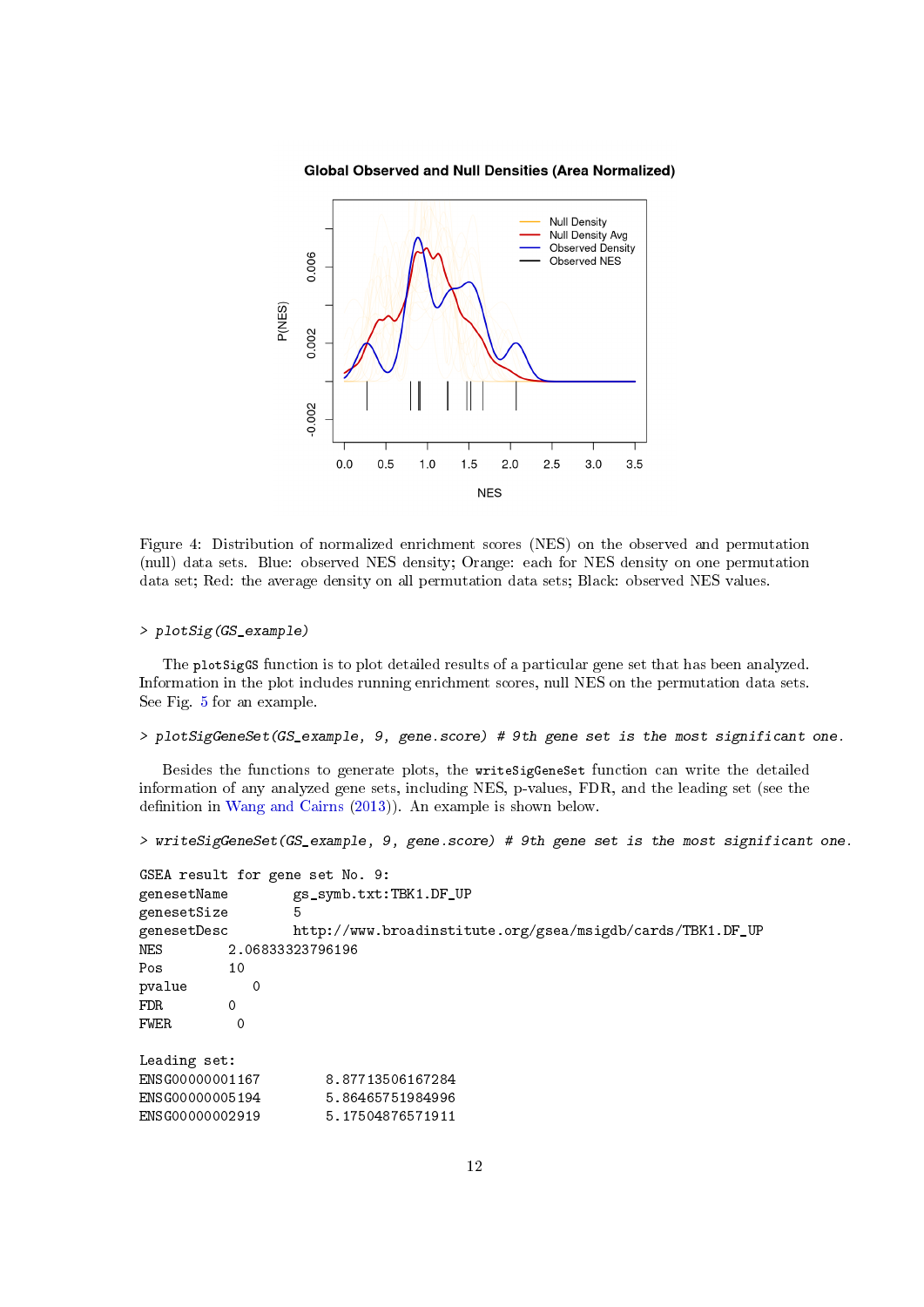

<span id="page-12-2"></span>Figure 5: Left: gene locations of a particular gene set according to the gene score rank and running enrichment scores; Right: null NES distribution and the relative position of the observed NES.

| Whole gene set: |                  |
|-----------------|------------------|
| ENSG00000001167 | 8.87713506167284 |
| ENSG00000005194 | 5.86465751984996 |
| ENSG00000002919 | 5.17504876571911 |
| ENSG00000006576 | 1.11491944817008 |
| ENSG00000005059 | 1.09188579872262 |
|                 |                  |

The GSEAresultTable generates a summary table of the GSEA analysis, which can also be output with customized scripts. An example can be found in Section [6.](#page-13-1)

# <span id="page-12-0"></span>5 Running SeqGSEA with multiple cores

#### <span id="page-12-1"></span>5.1 R-parallel packages

There are many R packages for facilitating users in running R scripts in parallel, including *parallel*, snowfall, multicore, and many others. While experienced users may parallelize  $SeqGSEA$  runnings with the above packages themselves to reduce the running time, we provide with in the  $SegGSEA$ package vignette an general way for users to parallelize their runnings utilizing the doParallel package (which depends on parallel).

First, we show a toy example for a basic idea how *doParallel* works. Basically, *doParallel* is a parallel backend for the foreach package using parallel, which provides a mechanism to execute foreach loops in parallel. With the foreach function in the foreach package, we can specify which foreach loops need to be parallelized using the %dopar% operator. However, without a registered parallel backend, the foreach loops will be executed sequentially even if the %dopar% operator is used. In those cases, the *foreach* package will issue a warning that it is running sequentially. Below are two running examples showing how the task is running sequentially and in parallel, respectively.

Run sequentially without parallel backend registered

```
> library(doParallel)
> a < - matrix(1:16, 4, 4)
```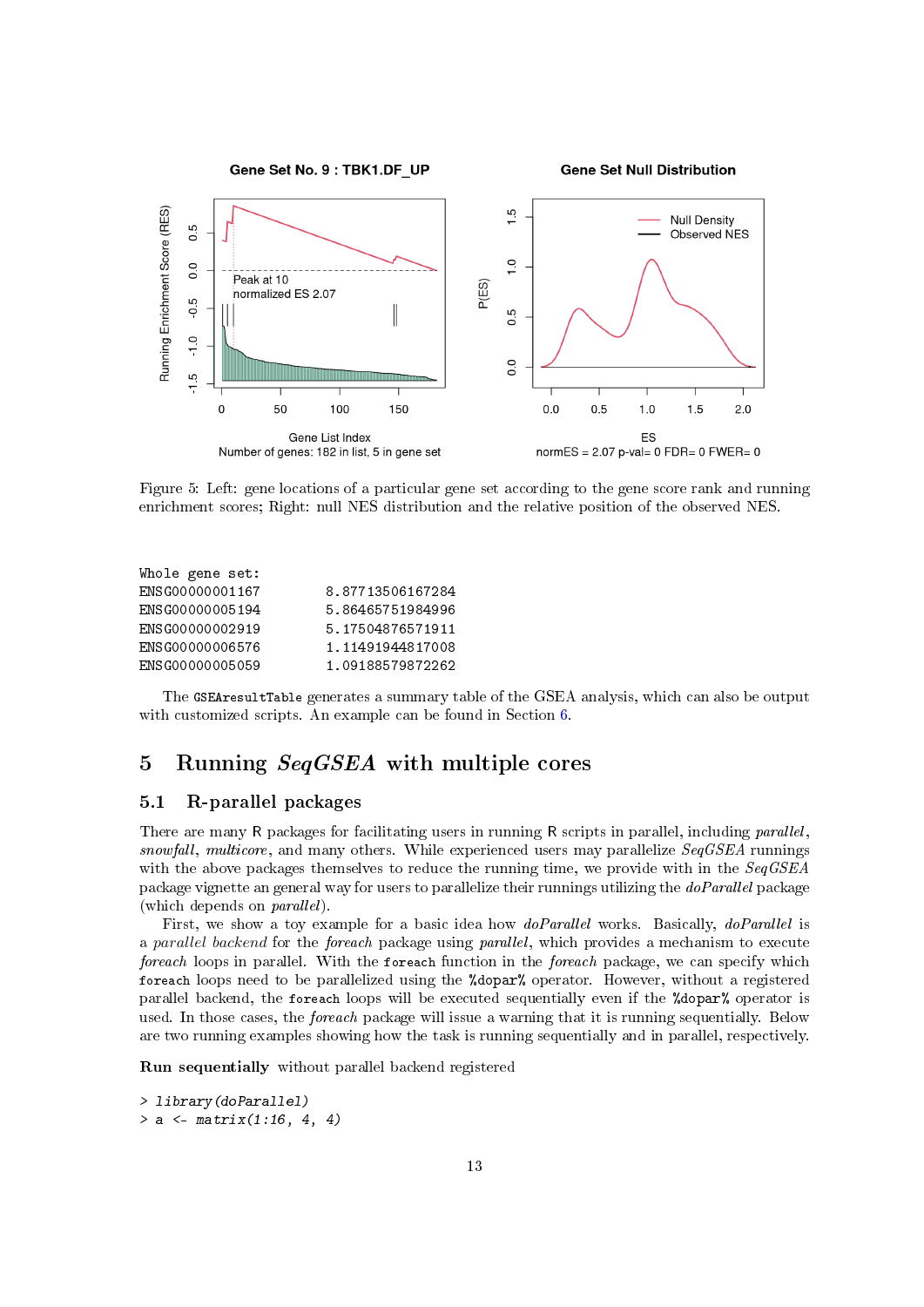```
> b \leq t(a)> foreach(b=iter(b, by='col'), .combine=cbind) %dopar%
    (a \frac{9}{6} * \frac{9}{6} b)[0,1] [0,2] [0,3] [0,4][1,] 276 304 332 360
[2,] 304 336 368 400
[3,] 332 368 404 440
[4,] 360 400 440 480
```
Although the warning message didn't appear here, you would definitely see a warning message when you run the scripts above, like: Warning message:

executing %dopar% sequentially: no parallel backend registered

Run in parallel with two cores

```
> library(doParallel)
> c1 <- makeCluster(2) # specify 2 cores to be used in this computing
> registerDoParallel(cl)
> getDoParWorkers() # 2
[1] 2
> a < - matrix(1:16, 4, 4)
> b < -t(a)> foreach(b=iter(b, by='col'), .combine=cbind) %dopar%
+ (a %*% b)
     [0,1] [0,2] [0,3] [0,4][1,] 276 304 332 360
[2,] 304 336 368 400
[3,] 332 368 404 440
[4,] 360 400 440 480
```
The parallel backend registration was done with registerdoParallel. For more details please refer to doParallel's vignette [\(http://cran.r-project.org/web/packages/doParallel/index.html\)](http://cran.r-project.org/web/packages/doParallel/index.html).

### <span id="page-13-0"></span>5.2 Parallelizing analysis on permutation data sets

In  $SeqGSEA$ , the loops for analyzing permutation data sets are implemented by foreach with  $%$  dopar $%$ operator used. Those loops include DS, DE, and GSEA analyses, which are the most time consuming parts. Although there are three parts can take the advantage of parallel running, users only need to register parallel backend once at the beginning of all analyses. See an analysis example in the next section (Section [6\)](#page-13-1).

# <span id="page-13-1"></span>6 Analysis examples

# <span id="page-13-2"></span>6.1 Starting from your own RNA-Seq data

With this SeqGSEA package, we provide complementary Python scripts for counting reads on exons of each genes from SAM/BAM files: two scripts prepare\_exon\_annotation\_refseq.py and prepare\_exon\_annotation\_ensembl.py for preparing (sub-)exon annotation, and count\_in\_exons.py for counting reads. The scripts are based on the HTSeq Python package [\(http://www-huber.embl.](http://www-huber.embl.de/users/anders/HTSeq/) [de/users/anders/HTSeq/\)](http://www-huber.embl.de/users/anders/HTSeq/). Please install it before using the Python scripts provided. The scripts can be found in the directory given by the following command.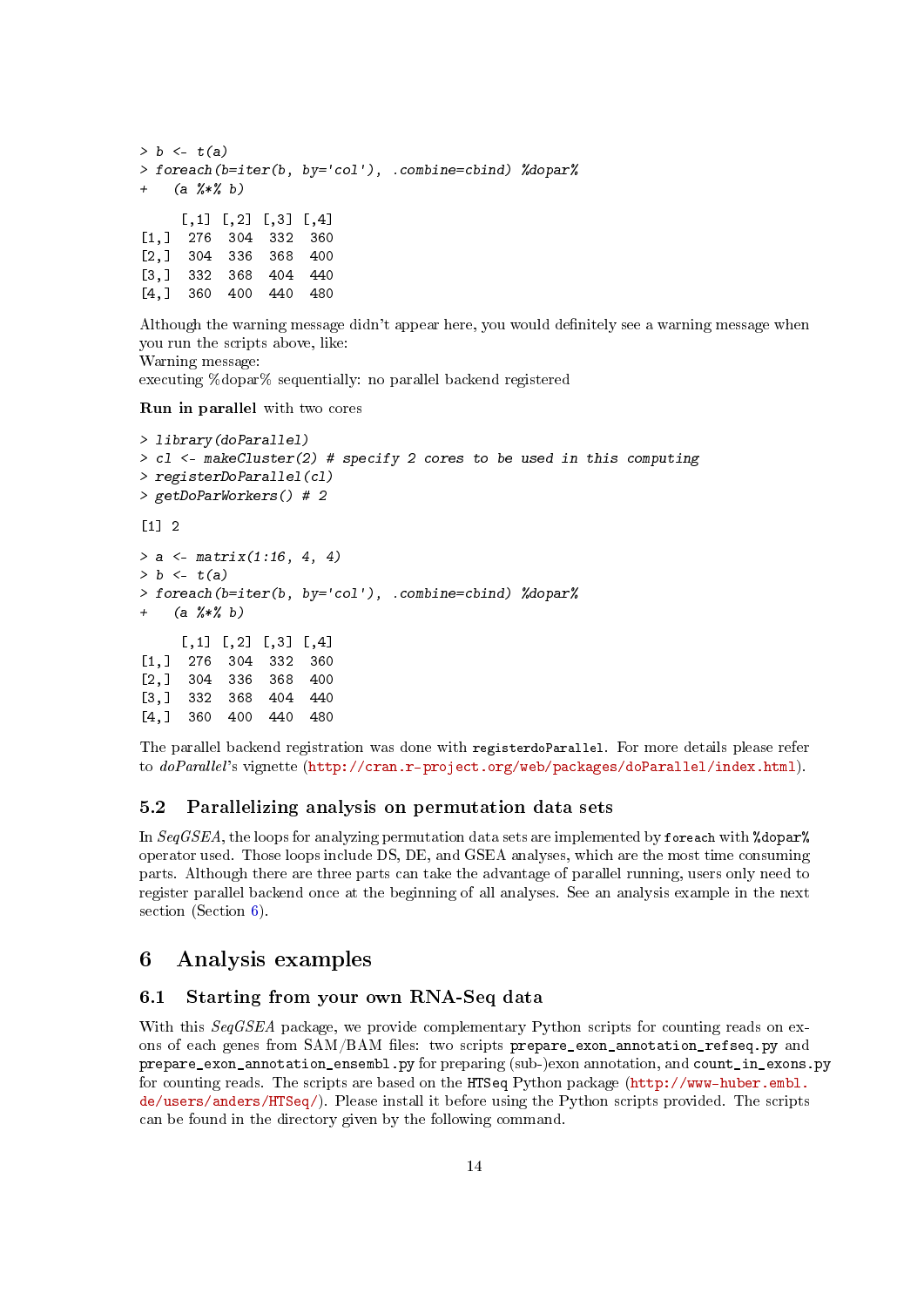> system.file("extscripts", package="SeqGSEA", mustWork=TRUE)

[1] "/tmp/RtmpEyjT9Y/Rinst2e4a795ec0ff4c/SeqGSEA/extscripts"

Simply by typing "python"  $+$  the file name of echo script in your shell console, the help documentation will be on your screen.

Other than the Python scripts provided, users who prefer playing with R/Bioconductor packages can also use easyRNASeq in easyRNASeq, summarizeOverlaps in  $GenomicRange$ , and featureCounts in Rsubread to count reads that mapped to each exon. Please refer to respective packages for detailed usage.

For users who are not familiar with RNA-Seq data processing, the upstream steps of counting reads are (1) data preprocessing, including adapter removal, low-quality read filtering, data qualitycontrol analysis, and (2) read mapping.  $R/B$ ioconductor users can apply  $Rsubread$  to map reads based on a seed-and-vote approach, as well as a few QC analysis. Users familiar with commandline can choose from a wide range of tools, such as already widely used ones including TopHat [\(http://tophat.cbcb.umd.edu\)](http://tophat.cbcb.umd.edu), START [\(http://code.google.com/p/rna-star\)](http://code.google.com/p/rna-star), and etc..

#### <span id="page-14-0"></span>6.2 Exemplified pipeline for integrating DE and DS

Below is shown a typical SeqGSEA running example with the data enclosed with the SeqGSEA package, which are a part of the prostate cancer data set [\(Kannan et al.,](#page-19-2) [2011\)](#page-19-2). We divide the process into five steps for a complete SeqGSEA run.

Step 0: Initialization. (Users should change values in this part accordingly.)

```
> rm(iist=ls())> # input count data files
> data.dir <- system.file("extdata", package="SeqGSEA", mustWork=TRUE)
> case.pattern <- "~SC" # file name starting with "SC"
> ctrl.pattern <- "^SN" # file name starting with "SN"
> case.files <- dir(data.dir, pattern=case.pattern, full.names = TRUE)
> control.files <- dir(data.dir, pattern=ctrl.pattern, full.names = TRUE)
> # gene set file
> geneset.file <- system.file("extdata", "gs_symb.txt",
                              + package="SeqGSEA", mustWork=TRUE)
> # output file prefix
> output.prefix <- "SeqGSEA.test"
> # setup parallel backend
> library(doParallel)
> c1 <- makeCluster(2) # specify 2 cores to be used in computing
> registerDoParallel(cl) # parallel backend registration
> # setup permutation times
> perm.times <- 20 # change the number to >= 1000 in your analysis
Step 1: DS analysis
> # load exon read count data
> RCS <- loadExonCountData(case.files, control.files)
> # remove genes with low expression
> RCS <- exonTestability(RCS, cutoff=5)
> geneTestable <- geneTestability(RCS)
> RCS <- subsetByGenes(RCS, unique(geneID(RCS))[ geneTestable ])
> # get gene IDs, which will be used in initialization of gene set
> geneIDs <- unique(geneID(RCS))
```

```
> # calculate DS NB statistics
```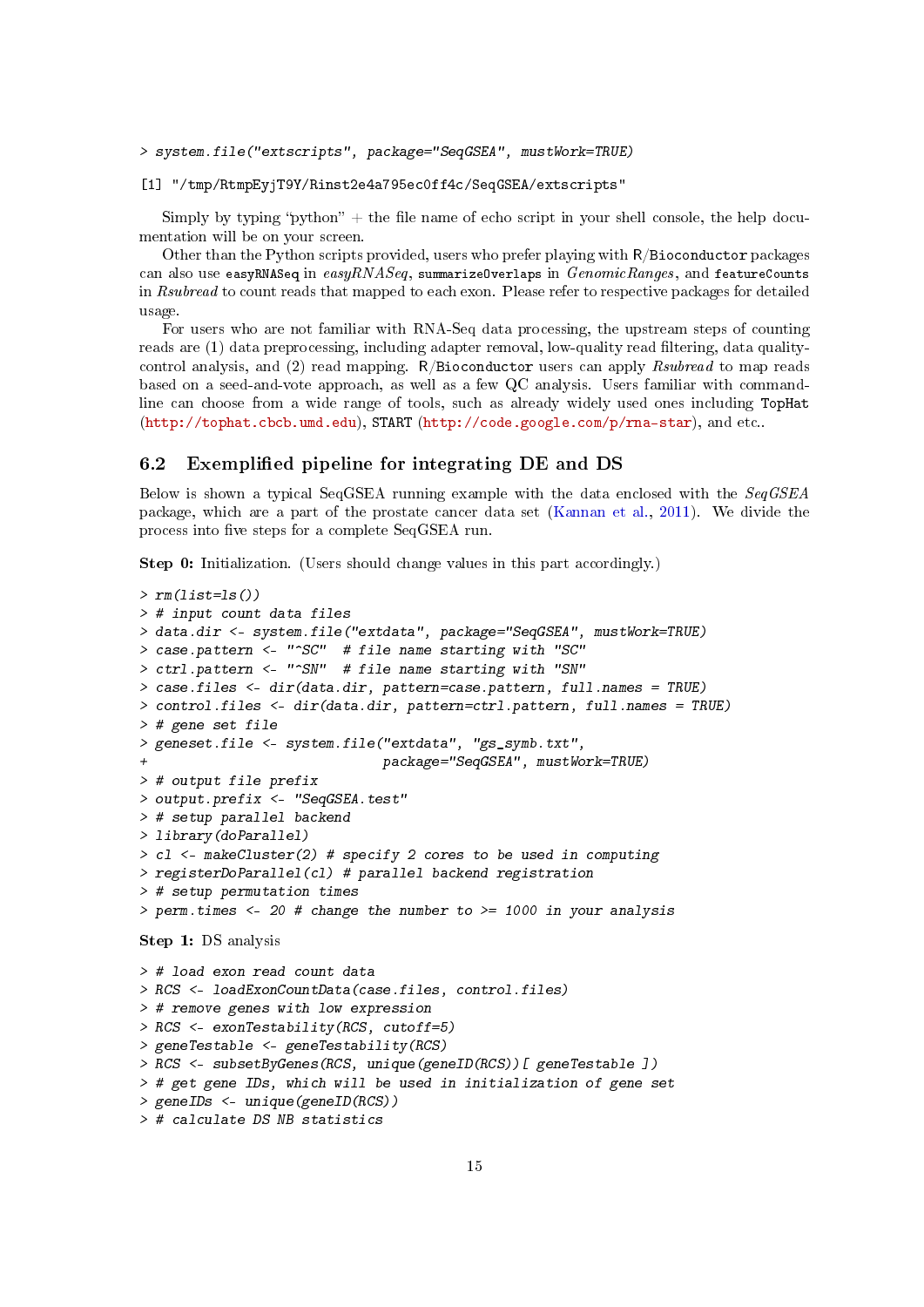```
> RCS <- estiExonNBstat(RCS)
> RCS <- estiGeneNBstat(RCS)
> # calculate DS NB statistics on the permutation data sets
> permuteMat <- genpermuteMat(RCS, times=perm.times)
> RCS <- DSpermute4GSEA(RCS, permuteMat)
Step 2: DE analysis
> # get gene read counts
> geneCounts <- getGeneCount(RCS)
> # calculate DE NB statistics
> label <- label(RCS)
> dds <-runDESeq(geneCounts, label)
> DEGres <- DENBStat4GSEA(dds)
> # calculate DE NB statistics on the permutation data sets
> DEpermNBstat <- DENBStatPermut4GSEA(dds, permuteMat) # permutation
Step 3: score integration
> # DE score normalization
> DEscore.normFac <- normFactor(DEpermNBstat)
> DEscore <- scoreNormalization(DEGres$NBstat, DEscore.normFac)
> DEscore.perm <- scoreNormalization(DEpermNBstat, DEscore.normFac)
> # DS score normalization
> DSscore.normFac <- normFactor(RCS@permute_NBstat_gene)
> DSscore <- scoreNormalization(RCS@featureData_gene$NBstat, DSscore.normFac)
> DSscore.perm <- scoreNormalization(RCS@permute_NBstat_gene, DSscore.normFac)
> # score integration
> gene.score <- geneScore(DEscore, DSscore, DEweight=0.5)
> gene.score.perm <- genePermuteScore(DEscore.perm, DSscore.perm, DEweight=0.5)
> # visilization of scores
> # NOT run in the example; users to uncomment the following 6 lines to run
> #plotGeneScore(DEscore, DEscore.perm, pdf=paste(output.prefix,".DEScore.pdf",sep=""),
> # main="Expression")
> #plotGeneScore(DSscore, DSscore.perm, pdf=paste(output.prefix,".DSScore.pdf",sep=""),
> # main="Splicing")
> #plotGeneScore(gene.score, gene.score.perm,
> # pdf=paste(output.prefix,".GeneScore.pdf",sep=""))
Step 4: main GSEA
> # load gene set data
> gene.set <- loadGenesets(geneset.file, geneIDs, geneID.type="ensembl",
                          genesetsize.min = 5, genesetsize.max = 1000)
> # enrichment analysis
> gene.set <- GSEnrichAnalyze(gene.set, gene.score, gene.score.perm, weighted.type=1)
> # format enrichment analysis results
> GSEAres <- GSEAresultTable(gene.set, TRUE)
> # output results
> # NOT run in the example; users to uncomment the following 4 lines to run
> #write.table(GSEAres, paste(output.prefix,".GSEA.result.txt",sep=""),
> # quote=FALSE, sep="\t", row.names=FALSE)
> #plotES(gene.set, pdf=paste(output.prefix,".GSEA.ES.pdf",sep=""))
```

```
> #plotSig(gene.set, pdf=paste(output.prefix,".GSEA.FDR.pdf",sep=""))
```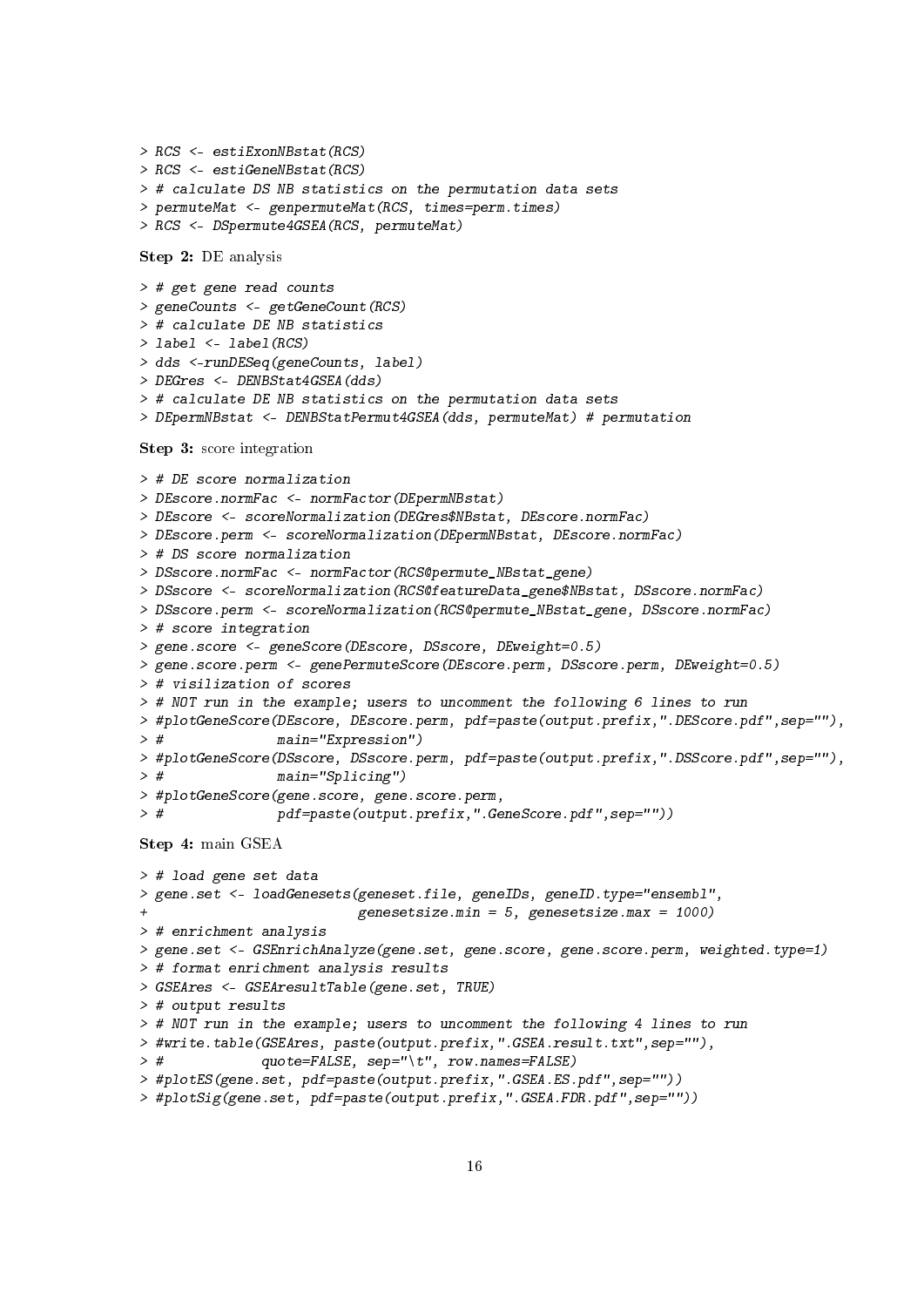For gene sets used in Step 4, while we recommend users directly download and use those already well-formatted gene sets from MSigDB [\(http://www.broadinstitute.org/gsea/msigdb/index.](http://www.broadinstitute.org/gsea/msigdb/index.jsp) [jsp\)](http://www.broadinstitute.org/gsea/msigdb/index.jsp), users can also feed whatever gene sets to SeqGSEA as long as they are in the GMT format. Please refer to the following URL for details: [http://www.broadinstitute.org/cancer/](http://www.broadinstitute.org/cancer/software/gsea/wiki/index.php/Data_formats) [software/gsea/wiki/index.php/Data\\_formats.](http://www.broadinstitute.org/cancer/software/gsea/wiki/index.php/Data_formats)

# <span id="page-16-0"></span>6.3 Exemplified pipeline for DE-only analysis

For the demanding of DE-only analysis, such as for organisms without much alternative splicing annotated, here we show an exemplied pipeline for such analysis. It includes 4 steps as follows.

Step 0: Initialization. (Users should change values in this part accordingly.)

```
> rm(iist=ls())> # input count data files
> data.dir <- system.file("extdata", package="SeqGSEA", mustWork=TRUE)
> count.file <- paste(data.dir,"geneCounts.txt",sep="/")
> # gene set file
> geneset.file <- system.file("extdata", "gs_symb.txt",
                              + package="SeqGSEA", mustWork=TRUE)
> # output file prefix
> output.prefix <- "SeqGSEA.test"
> # setup parallel backend
> library(doParallel)
> c1 <- makeCluster(2) # specify 2 cores to be used in computing
> registerDoParallel(cl) # parallel backend registration
> # setup permutation times
> perm.times <- 20 # change the number to >= 1000 in your analysis
Step 1: DE analysis
> # load gene read count data
> geneCounts <- read.table(count.file)
> # speficify the labels of each sample
> label <- as.factor(c(rep(1,10), rep(0,10)))> # calculate DE NB statistics
> dds <-runDESeq(geneCounts, label)
> DEGres <- DENBStat4GSEA(dds)
> # calculate DE NB statistics on the permutation data sets
> permuteMat <- genpermuteMat(label, times=perm.times)
> DEpermNBstat <- DENBStatPermut4GSEA(dds, permuteMat) # permutation
Step 2: score normalization
> # DE score normalization
> DEscore.normFac <- normFactor(DEpermNBstat)
> DEscore <- scoreNormalization(DEGres$NBstat, DEscore.normFac)
> DEscore.perm <- scoreNormalization(DEpermNBstat, DEscore.normFac)
> # score integration - DSscore can be null
> gene.score <- geneScore(DEscore, DEweight=1)
> gene.score.perm <- genePermuteScore(DEscore.perm, DEweight=1) # visilization of scores
> # NOT run in the example; users to uncomment the following 6 lines to run
> #plotGeneScore(DEscore, DEscore.perm, pdf=paste(output.prefix,".DEScore.pdf",sep=""),
> # main="Expression")
> #plotGeneScore(gene.score, gene.score.perm,
```

```
> # pdf=paste(output.prefix,".GeneScore.pdf",sep=""))
```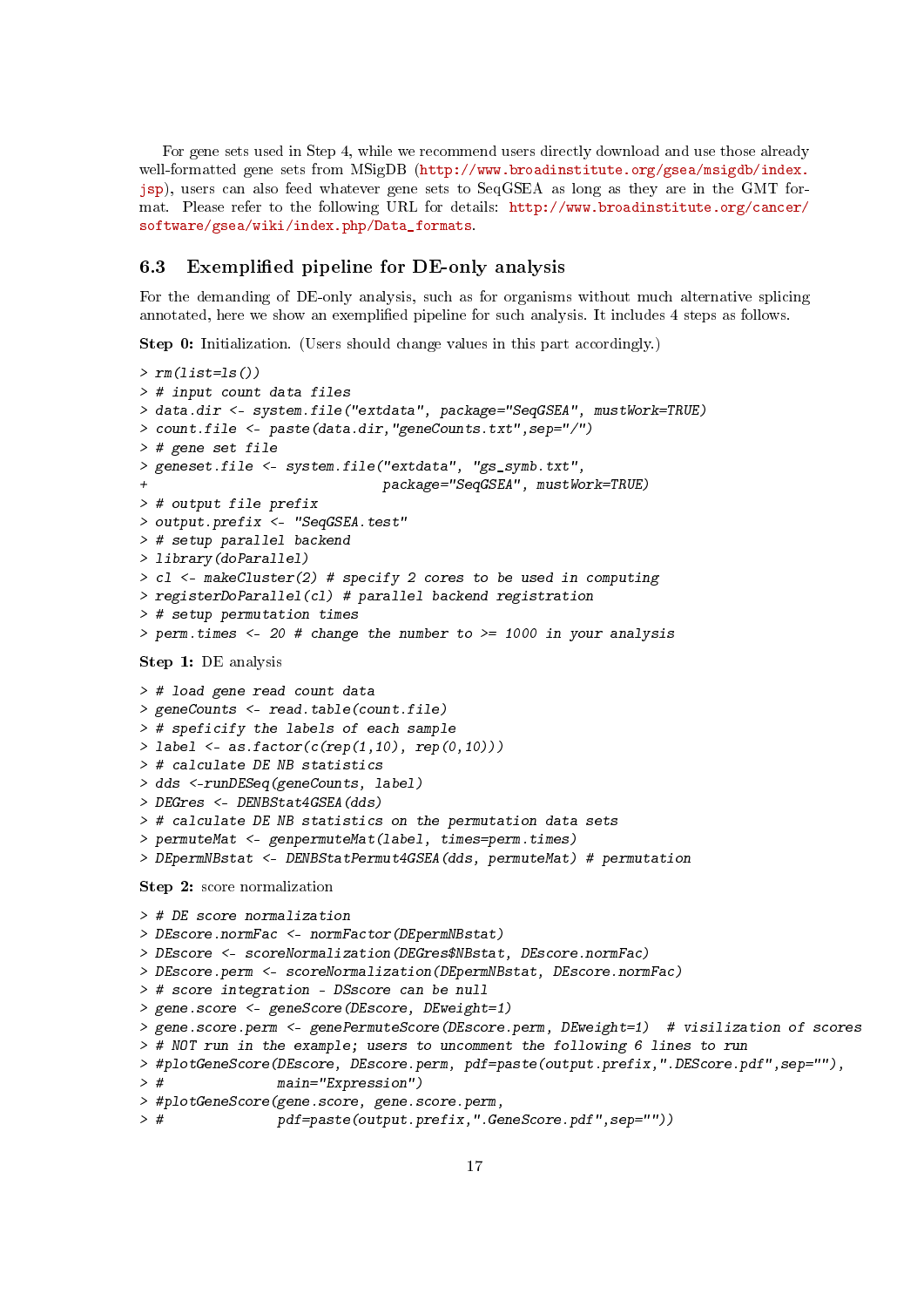Step 3: main GSEA

```
> # load gene set data
> geneIDs <- rownames(geneCounts)
> gene.set <- loadGenesets(geneset.file, geneIDs, geneID.type="ensembl",
                          genesetsize.min = 5, genesetsize.max = 1000)
> # enrichment analysis
> gene.set <- GSEnrichAnalyze(gene.set, gene.score, gene.score.perm, weighted.type=1)
> # format enrichment analysis results
> GSEAres <- GSEAresultTable(gene.set, TRUE)
> # output results
> # NOT run in the example; users to uncomment the following 4 lines to run
> #write.table(GSEAres, paste(output.prefix,".GSEA.result.txt",sep=""),
> # quote=FALSE, sep="\t", row.names=FALSE)
> #plotES(gene.set, pdf=paste(output.prefix,".GSEA.ES.pdf",sep=""))
> #plotSig(gene.set, pdf=paste(output.prefix,".GSEA.FDR.pdf",sep=""))
```
# <span id="page-17-0"></span>6.4 One-step SeqGSEA analysis

While users can choose to run SeqGSEA step by step in a well-controlled manner (see above), the one-step SeqGSEA analysis with an all-in runSeqGSEA function enables users to run SeqGSEA in the easiest way. With the runSeqGSEA function, users can also test multiple weights for integrating DE and DS scores. DE-only analysis starting with exon read counts is also supported in the all-in function.

Follow the example below to start your first SeqGSEA analysis now!

```
> ### Initialization ###
> # input file location and pattern
> data.dir <- system.file("extdata", package="SeqGSEA", mustWork=TRUE)
> case.pattern <- "^SC" # file name starting with "SC"
> ctrl.pattern <- "^SN" # file name starting with "SN"
> # gene set file and type
> geneset.file <- system.file("extdata", "gs_symb.txt",
                             + package="SeqGSEA", mustWork=TRUE)
> geneID.type <- "ensembl"
> # output file prefix
> output.prefix <- "SeqGSEA.example"
> # analysis parameters
> nCores <- 8
> perm.times <- 1000 # >= 1000 recommended
> DEonly <- FALSE
> DEweight <- c(0.2, 0.5, 0.8) # a vector for different weights
> integrationMethod <- "linear"
>
> ### one step SeqGSEA running ###
> # NOT run in the example; uncomment the following 4 lines to run
> # CAUTION: running the following lines will generate lots of files in your working dir
> #runSeqGSEA(data.dir=data.dir, case.pattern=case.pattern, ctrl.pattern=ctrl.pattern,
> # geneset.file=geneset.file, geneID.type=geneID.type, output.prefix=output.prefix,
> # nCores=nCores, perm.times=perm.times, integrationMethod=integrationMethod,
> # DEonly=DEonly, DEweight=DEweight)
```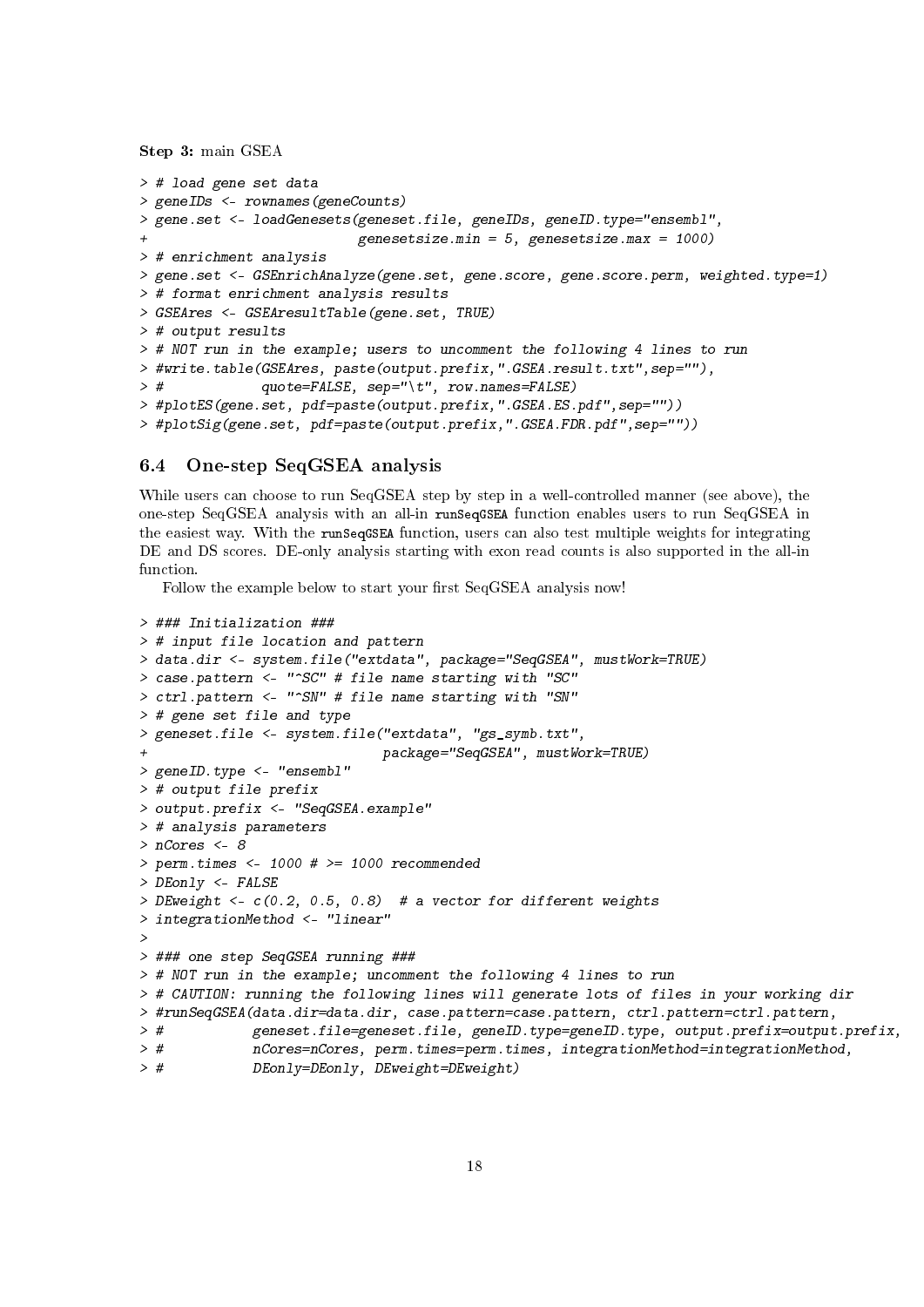# <span id="page-18-0"></span>7 Session information

```
> sessionInfo()
R version 4.2.0 RC (2022-04-21 r82226)
Platform: x86_64-pc-linux-gnu (64-bit)
Running under: Ubuntu 20.04.4 LTS
Matrix products: default
BLAS: /home/biocbuild/bbs-3.16-bioc/R/lib/libRblas.so
LAPACK: /home/biocbuild/bbs-3.16-bioc/R/lib/libRlapack.so
locale:
[1] LC CTYPE=en US.UTF-8 LC NUMERIC=C
 [3] LC TIME=en GB LC COLLATE=C
 [5] LC_MONETARY=en_US.UTF-8 LC_MESSAGES=en_US.UTF-8
[7] LC_PAPER=en_US.UTF-8 LC_NAME=C
 [9] LC_ADDRESS=C LC_TELEPHONE=C
[11] LC_MEASUREMENT=en_US.UTF-8 LC_IDENTIFICATION=C
attached base packages:
[1] stats4 parallel stats graphics grDevices utils datasets
[8] methods base
other attached packages:
 [1] SeqGSEA_1.37.0 DESeq2_1.37.0
 [3] SummarizedExperiment_1.27.0 MatrixGenerics_1.9.0
 [5] matrixStats_0.62.0 GenomicRanges_1.49.0
 [7] GenomeInfoDb_1.33.0 IRanges_2.31.0
[9] S4Vectors_0.35.0 doParallel_1.0.17
[11] iterators_1.0.14 foreach_1.5.2<br>[13] Biobase_2.57.0 BiocGenerics_
                           BiocGenerics_0.43.0
loaded via a namespace (and not attached):
[1] httr_1.4.2 bit64_4.0.5 splines_4.2.0
 [4] assertthat_0.2.1 BiocFileCache_2.5.0 blob_1.2.3
[7] GenomeInfoDbData_1.2.8 progress_1.2.2 pillar_1.7.0
[10] RSQLite 2.2.12 lattice 0.20-45 glue 1.6.2
[13] digest_0.6.29 RColorBrewer_1.1-3 XVector_0.37.0
[16] colorspace_2.0-3 Matrix_1.4-1 XML_3.99-0.9
[19] pkgconfig_2.0.3 biomaRt_2.53.0 genefilter_1.79.0
[22] zlibbioc_1.43.0 purrr_0.3.4 xtable_1.8-4
[25] scales_1.2.0 BiocParallel_1.31.0 tibble_3.1.6
[28] annotate_1.75.0 KEGGREST_1.37.0 generics_0.1.2
[31] ggplot2_3.3.5 ellipsis_0.3.2 withr_2.5.0
[34] cachem_1.0.6 cli_3.3.0 survival_3.3-1
[37] magrittr_2.0.3 crayon_1.5.1 memoise_2.0.1
[40] fansi_1.0.3 xml2_1.3.3 tools_4.2.0
[43] prettyunits_1.1.1 hms_1.1.1 lifecycle_1.0.1
[46] stringr_1.4.0 munsell_0.5.0 locfit_1.5-9.5
[49] DelayedArray_0.23.0 AnnotationDbi_1.59.0 Biostrings_2.65.0
[52] compiler_4.2.0 rlang_1.0.2 grid_4.2.0
[55] RCurl_1.98-1.6 rappdirs_0.3.3 bitops_1.0-7
```